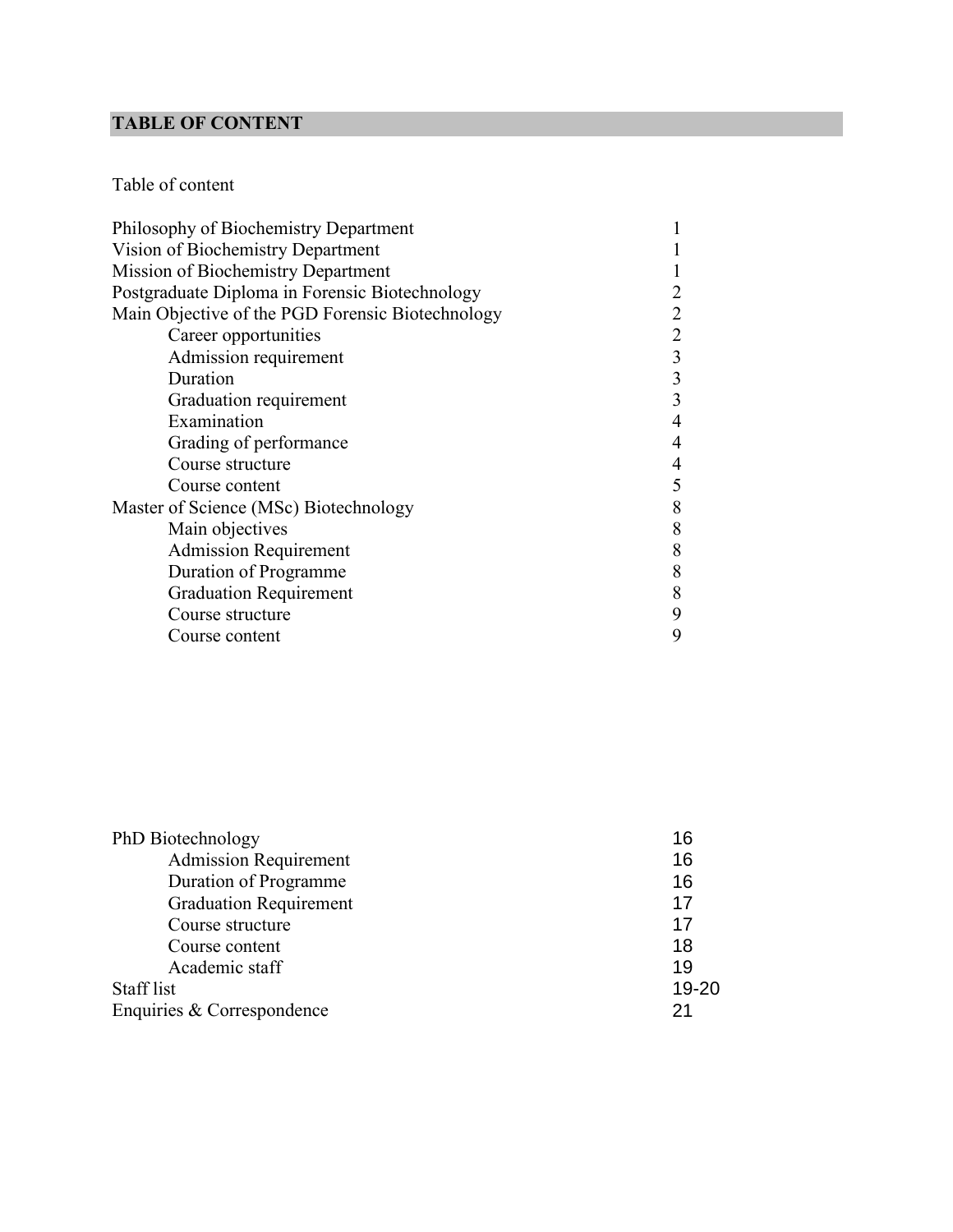## **PHILOSOPHY OF BIOCHEMISTRY DEPARTMENT**

The major thrust of the Department's Postgraduate training is research, which must have considerable biochemical content and should be conducted in any of the following or other areas of biochemistry under the supervision of approved supervisory committee as staff and equipment are available.

- Molecular biology of Tropical diseases
- $\bullet$  Biotechnology & Medical Biochemistry
- Medicinal Plants (therapeutic  $&$  toxicological evaluation)
- Nutritional biochemistry  $& Environmental Toxicology$
- Enzymology
- Microbial biochemistry
- Analytical biochemistry

## **VISION OF BIOCHEMISTRY DEPARTMENT**:

To operate an undergraduate and postgraduate training to make students understand modern biochemistry and prepare them for research and advance teaching in Biochemistry.

To graduate students from the programmes to take up employment with Analytical and Biotechnology laboratories, biochemical industries, international agricultural research institutes and medical organizations.

## **MISSION OF BIOCHEMISTRY DEPARTMENT**:

To train suitable high-level manpower with adequate theoretical and practical biochemical knowledge preparatory for a host of challenges in Research, Industries, Community, National and International services especially with particular reference to Universities, Research Institutes, Industries, Biotechnological Laboratories in Medical, Food and Agricultural ventures.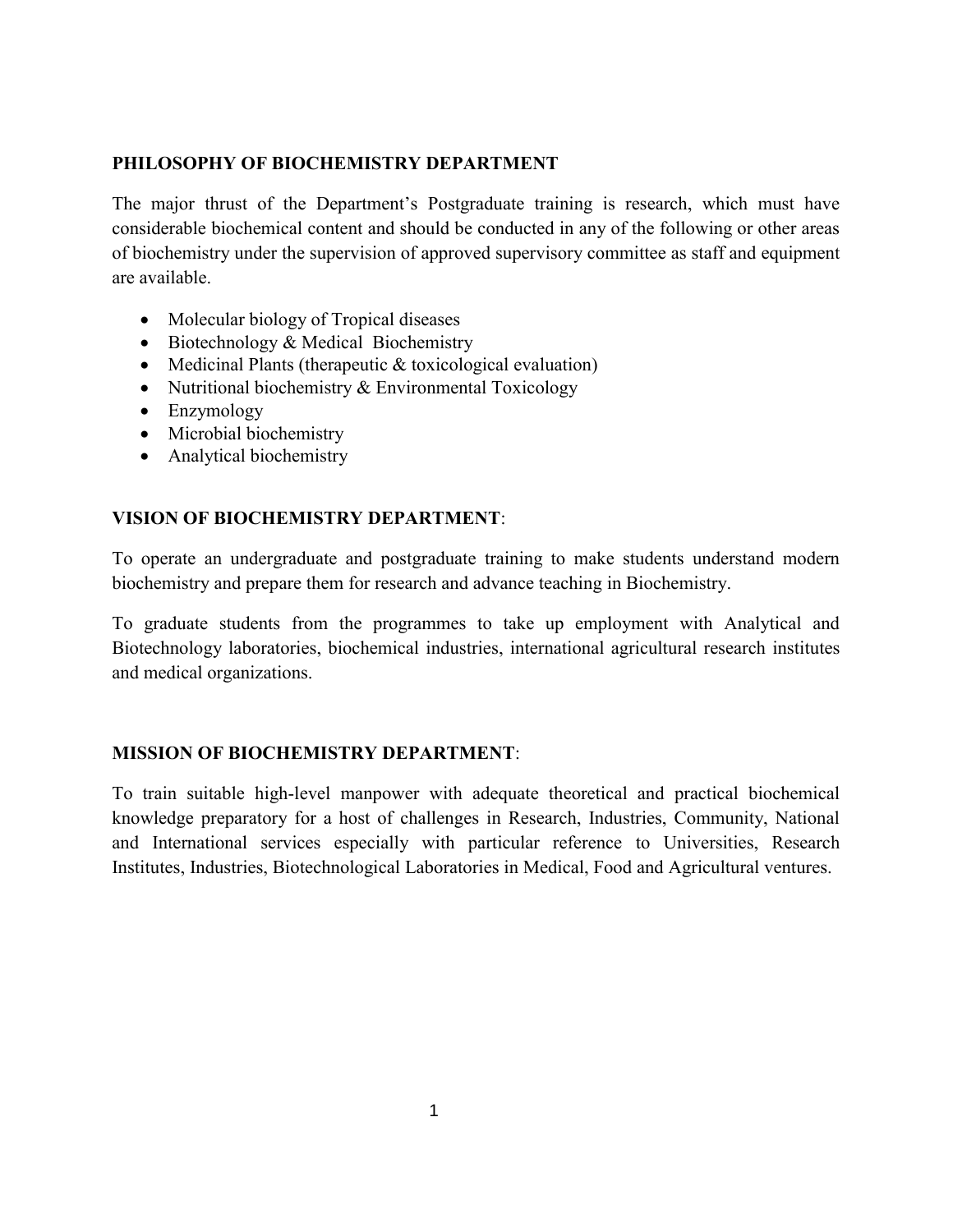## **Postgraduate Diploma in Forensic Biotechnology**

 in the area of forensic medicine and molecular diagnostics. The target group are health officers, will involve taught courses and hands-on practical training. participants will be officers in government and non-governmental establishments. The course applications in paternity and individual identification issues. The greater proportion of enforcement officers and lawyers interested in modern forensic technology including scientists without practical knowledge of molecular genetics, clinicians, and particularly law Postgraduate Diploma in Forensic Biotechnology is a one year (12 months) professional diploma

Biotechnology Research and Training, Ahmadu Bello University, Zaria. The programme is hosted in the Department of Biochemistry in conjunction with the Centre for

## **Main Objective of The PGD Forensic Biotechnology**

biotechnology to solve relevant societal problems. The programme has as its main objective the production of manpower with skills in forensic

## **Specific Objectives**

- To train manpower that will be engaged in crime prevention and control
- To train manpower in the prevention and control of invasive species
- To train manpower that will assist in individual identification during emergencies
- To train manpower that will engage in solving paternity and related issues
- for Nigeria and the West African sub-region • To develop, maintain and collate database of individual profiles and invasive organisms
- West African sub-region • To develop human and infrastructural capacity in biotechnology for the country and the
- To render consultancy services to individuals, agencies, and bodies.

## **CAREER OPPORTUNITIES**

applications are needed. Graduates of the programme will find job placements in: The programme is designed to produce manpower in areas where forensic biotechnology

- Services, Civil defences, etc a. Law Enforcement Agencies such as Police, Custom, Immigration, Armed Forces, Prisons
- Enforcement Agency (NDLEA) and similar organizations in the Sub regions. Agency for Foods Drug Administration and Control (NAFDAC), National Drug Law Management Agency (NEMA), Nigerian Agricultural and Quarantine Services, National b. Government Ministries, Departments and Agencies such as National Emergency and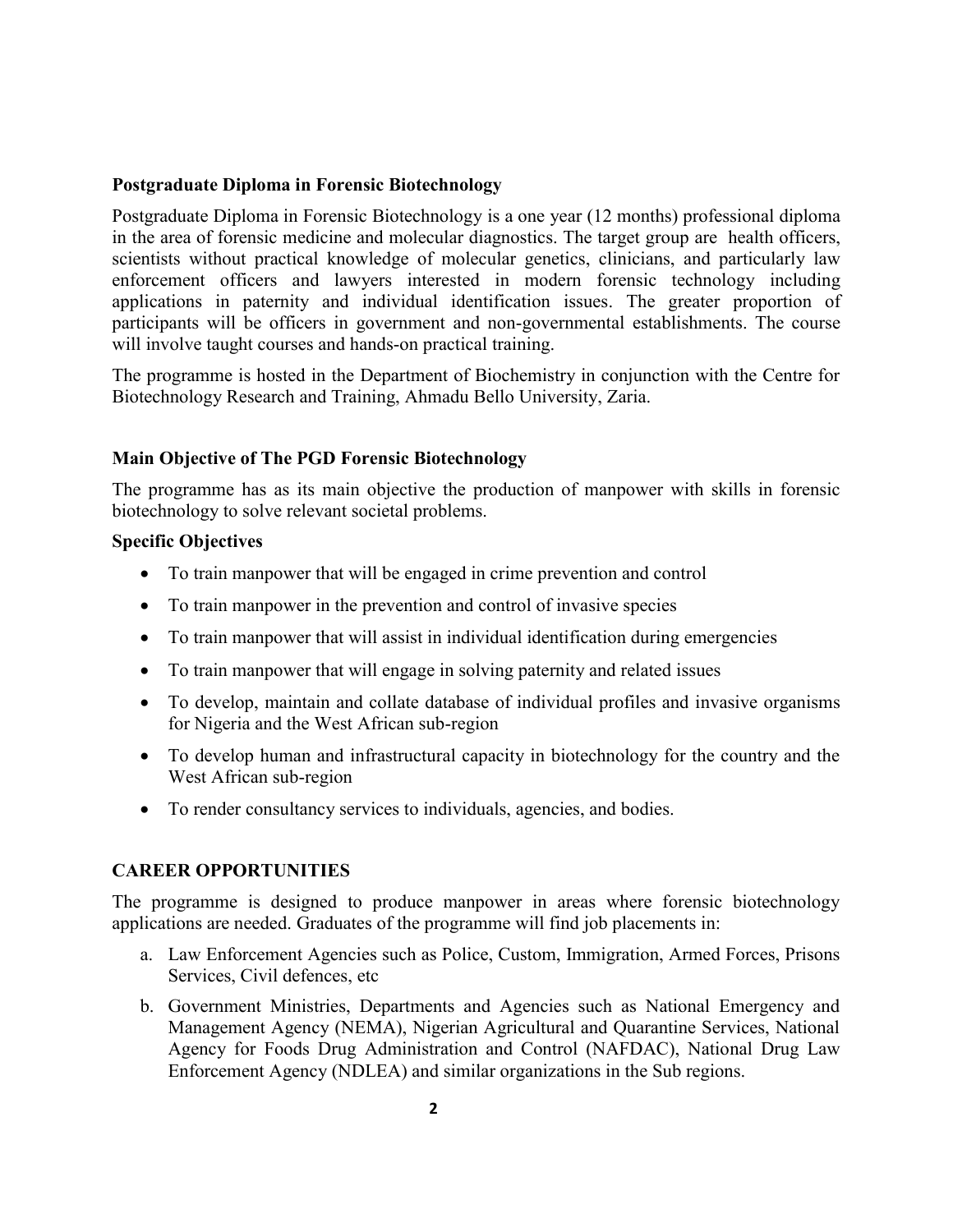- c. Research and Tertiary Educational Institutions
- d. Non-Governmental Agencies
- e. Biomedical research and pharmaceutical sector
- f. Medical and veterinary diagnostic laboratories
- g. Environmental pollution and waste management, palaeontology and biodiversity analysis

## **ADMISSION REQUIREMENT**

requirements: To be considered for admission into the course, the applicant must satisfy the following

- of Ahmadu Bello University or HND with upper credit or and Pharmaceutical Sciences, and Chemical Engineering with at least a third class honours i. A first degree in Biochemistry and other Natural Sciences, Agriculture, Veterinary, Medical
- ii. An equivalent degree from another University recognized by Ahmadu Bello University.
- applicant's previous academic advisor. iii. At least two favorable letters of recommendation, one of which **must be** from the
- Forty percent  $(40%)$  of the admission quota will be reserved for female applicants.
- $\bullet$  Similarly, thirty percent (30%) of the admission quota will be reserved for non Nigerians.

## **Duration**

months, inclusive of teaching, research project and examination. The postgraduate diploma in Forensic Biotechnology shall be for a duration of 12 calendar

## **Graduation Requirements**

programme. activities. The research component may run concurrently with the second semester of the (lectures), laboratory exercises, seminars, assignments and independent research project The programme shall be run using a combination of approaches namely, taught courses

is required to: For successful completion of the coursework aspect of the PGD Forensic programme, a student

- Attain at least 75% attendance of lectures and laboratory practical works
- Credit units of electives. • Register for and pass all the taught core courses (20 Credit Units) and a minimum of 2
- $\bullet$  Obtain a minimum of "C" grade in all the core courses
- Present a written non-thesis, supervised project
- Present at least one seminar per semester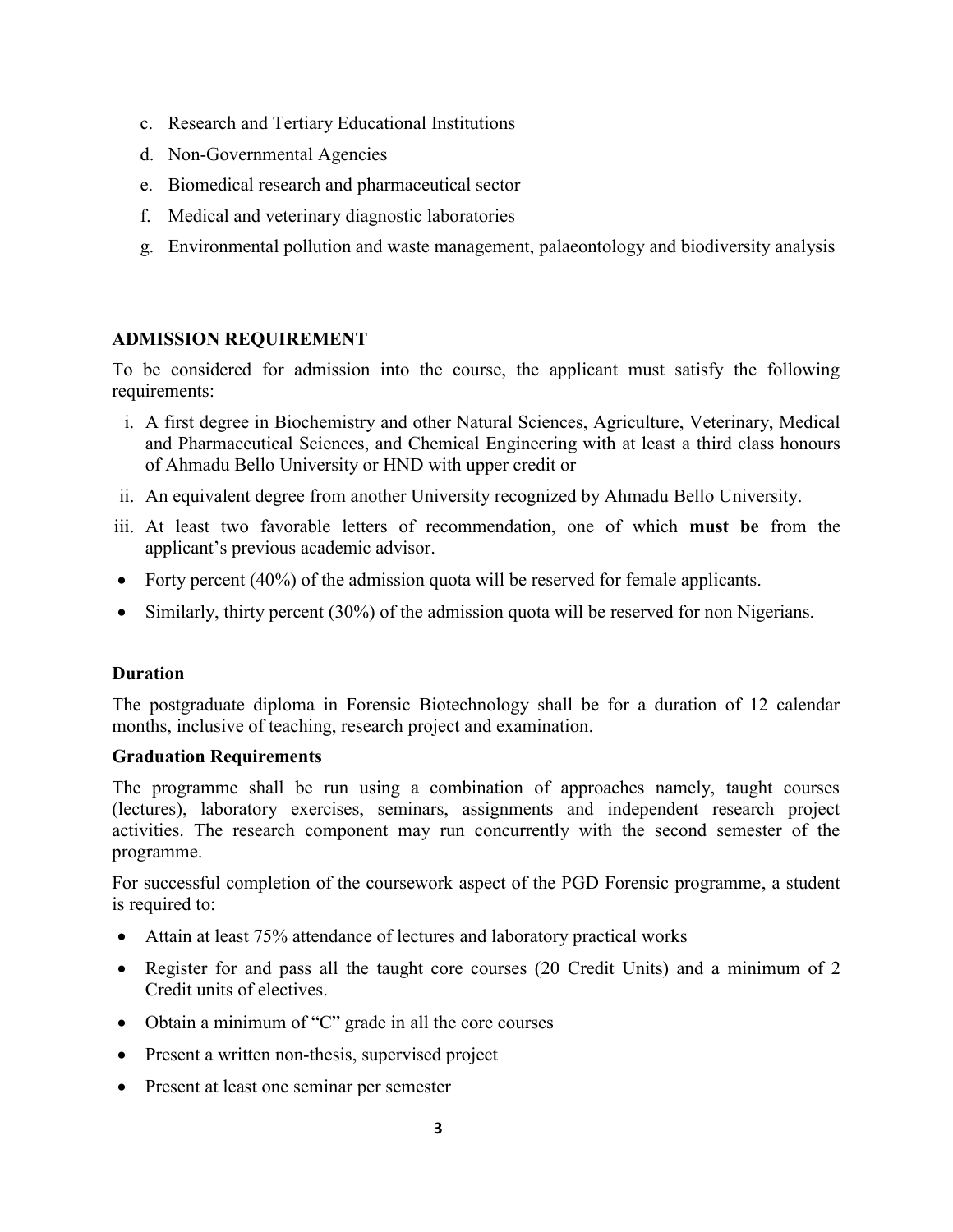## **Examination**

For the purpose of evaluating the knowledge and skills acquired by the students, the courses are organized in course units and are divided into core courses and electives.

Evaluation of understanding and acquisition of skills imparted will be done using the following tools:

- $\triangleright$  Descriptive examination (essays and multi-choice questions)
- $\triangleright$  Case studies
- $\triangleright$  Seminars
- ¾ Practical reports
- $\triangleright$  Assignments, and
- $\triangleright$  Project works

Continuous assessment shall constitute a minimum of forty percent (40%) of the overall score of the examination by the students. The continuous assessment component can be in the form of assignment, tests, and laboratory work reports.

## **Grading of Performance**

At the completion of the programme, students' performances shall be classified into four categories:

- $\triangleright$  Distinction: 70% and above
- $\blacktriangleright$  Credit: 60-69%
- $\triangleright$  Merit: 50-59%
- $\triangleright$  Fail: less than 50%

## **Course structure**

| <b>Course Code</b>   Course Title |                                       | <b>Credit Units</b> |
|-----------------------------------|---------------------------------------|---------------------|
| <b>FIRST SEMESTER</b>             |                                       |                     |
| <b>CORE</b>                       |                                       |                     |
| <b>SCI 801</b>                    | Management and Entrepreneurship       |                     |
| <b>FBTE 701</b>                   | <b>Basic Biochemistry</b>             |                     |
| <b>FBTE 703</b>                   | Introduction to Biotechnology         | ∍                   |
| <b>FBTE 705</b>                   | DNA and Forensic Technology           | ∍                   |
| <b>FBTE 707</b>                   | Genomics / Proteomics                 | ∍                   |
| <b>FBTE 709</b>                   | Principles of Forensic Sciences       |                     |
| <b>FBTE 711</b>                   | Legal Issues in Forensics             |                     |
| <b>FBTE 713</b>                   | Forensic Biotechnology Applications I |                     |
| <b>FBTE 715</b>                   | <b>Bioethics and Biosafety</b>        |                     |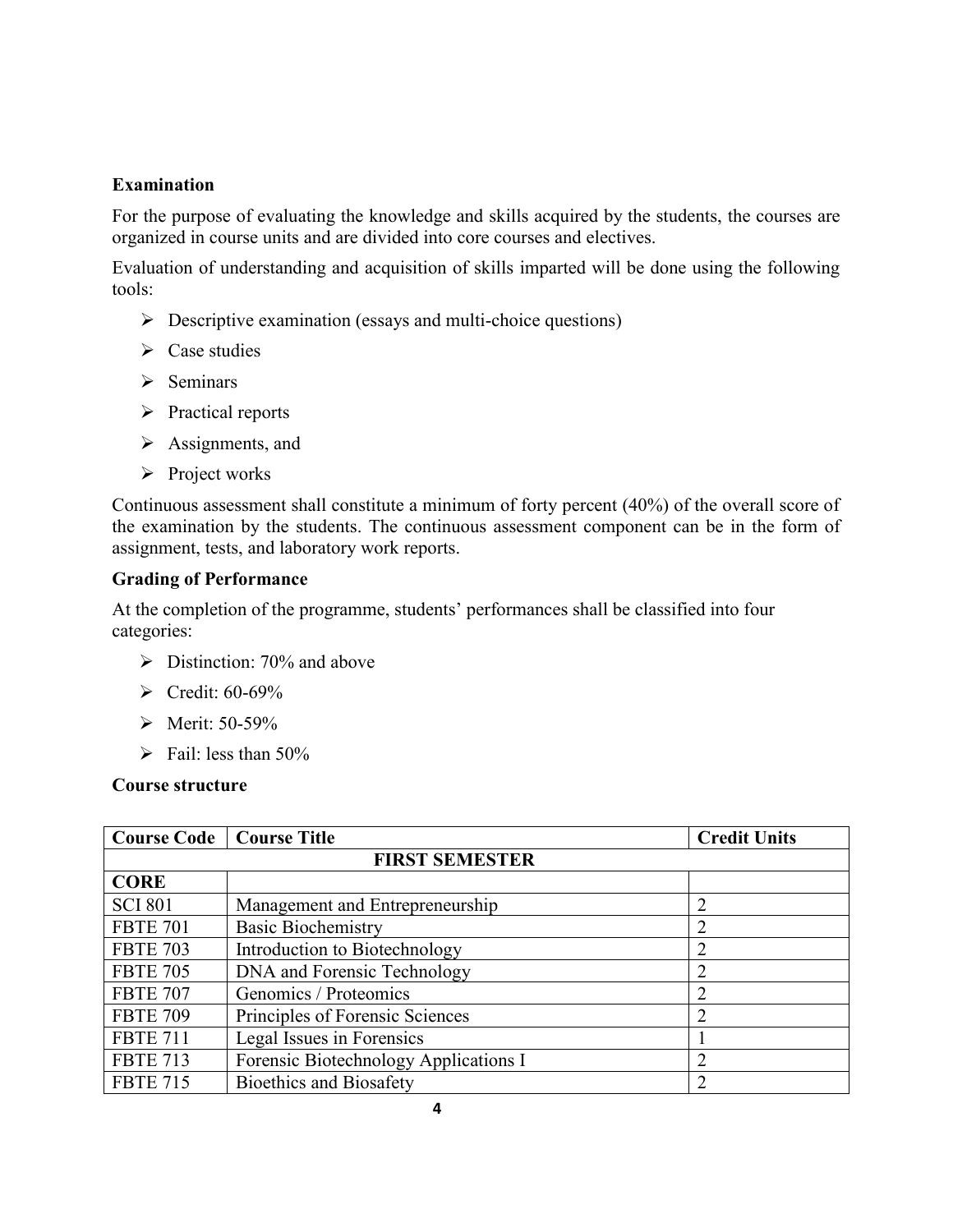| <b>ELECTIVES</b>                                                   |                                                          | $\theta$         |
|--------------------------------------------------------------------|----------------------------------------------------------|------------------|
| <b>FBTE717</b>                                                     | Forensic Toxicology                                      |                  |
| <b>FBTE719</b>                                                     | Forensic Pathology                                       |                  |
|                                                                    | <b>SECOND SEMESTER</b>                                   |                  |
| <b>CORE</b>                                                        |                                                          |                  |
| <b>SCI 802</b>                                                     | <b>ICT</b> and Research Methodology                      | $\overline{2}$   |
| <b>FBTE702</b>                                                     | <b>Bioinformatics</b>                                    | $\overline{2}$   |
| <b>FBTE704</b>                                                     | Forensic Biotechnology Applications II                   | $\overline{2}$   |
| <b>FBTE706</b>                                                     | Genotyping and Hereditary                                | $\overline{2}$   |
| <b>FBTE708</b>                                                     | Laboratory Operating Standards and Quality Assurance     | 1                |
| <b>FBTE710</b>                                                     | Introduction to Research Techniques and Data Acquisition |                  |
| <b>FBTE712</b>                                                     | Seminars                                                 | $\overline{2}$   |
| FBTE700                                                            | <b>Research Project</b>                                  | 6                |
| <b>ELECTIVES</b>                                                   |                                                          | $\boldsymbol{0}$ |
| <b>FBTE714</b>                                                     | Forensic Archeology                                      |                  |
| <b>FBTE716</b>                                                     | Forensic Entomology                                      |                  |
|                                                                    |                                                          |                  |
| <b>THIRD AND FOURTH SEMESTERS</b>                                  |                                                          |                  |
| Conclusion of research project, Seminar and write – up of Projects |                                                          |                  |

## **COURSE CONTENT**

**SCI801: Management and Entrepreneurship**

## **SCI802**: **ICT and Research Methodology(2cu)**

(amino acids, carbohydrates, proteins, lipids, nucleic acids). **FBTE701: Basic Biochemistry:** Water molecules, pH, Buffer, Introductory macro-molecules

BLAST search, Phylogenetic analysis and evolution. and applications, Gene and homology search, Genomic sequence analysis, Sequence alignment, **FBTE702. Bioinformatics:** Genetic code, Bioinformatics tools, Genomics, Proteomics Database

Biotechnology. Biotechnology, Biotechnology tools, Applications of Biotechnology, Commercialization of **FBTE703: Introduction to Biotechnology:** Definitions of Biotechnology, History of

polymorphism (SNPs), Gene Sequencing. Module also encompasses laboratory exercises. Amplified fragment length polymorphism (AFLP), Microsatellites, Single nucleotide fragment length polymorphism (RFLP), Random amplified polymorphic DNA (RAPD), **FBTE704: Forensic Biotechnology Applications 2:** Principles and techniques of Restriction

amplification), Applications of DNA finger printing. genetic engineering, Gene cloning strategies, DNA finger printing and profiling, PCR (DNA **FBTE705: Forensic DNA Technology:** Introduction to genetic engineering, Basic techniques in

karyotyping, homozygosity/heterozygosity, DNA replication, fertilization, crossing/hybrids, **FBTE706: Genotyping and Hereditary. Hereditary:** Genes, genetics, genotype, phenotype,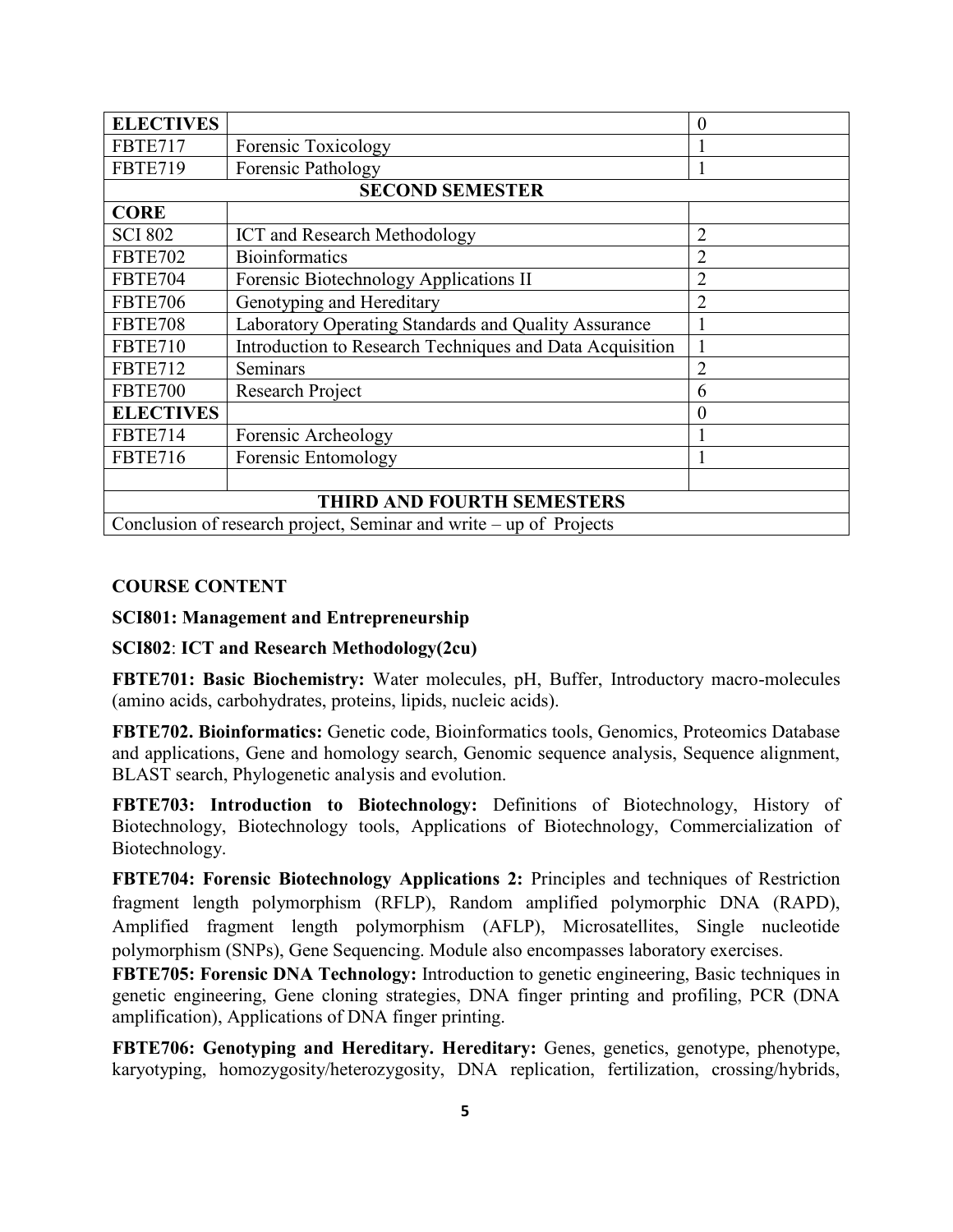markers. fragment length polymorphisms (RFLP), DNA hybridization, DNA probes, satellite DNA, DNA (deletions, duplications, insertions, single base differences), DNA fingerprinting, restriction segregation and probability. **Genotyping:** genomic sequence variation/ DNA polymorphisms

microarray, Overview of central dogma. Principles of Proteomics/Genomics, Protein/Gene expression systems, Principles of DNA **FBTE707: Genomics/Proteomics:** Proteomics definition and goals, Protein synthesis,

Quality inspections and audits, System audits, Quality audit checklists. practice regulations, Standard operating procedures, Facilities design, equipment and chemicals, **FBTE708: Laboratory Operating Standards and Quality Assurance:** Good laboratory

divisions of forensics), Biological specimens (identification, uses, applications) **FBTE709: Principles of Forensic Sciences:** Introduction to Forensic Sciences (definitions,

treatment of data and presentation and report writing. selection of research themes, sources of data, data collection techniques, sampling techniques, **FBTE710: Introduction to Research Methodology and Data Acquisition:** Definitions,

admissibility of evidence. the use of DNA profiling and population databases; the Nigerian legal system as regards crime scene investigation, constitutionality of compulsory DNA testing at the time of arrest and **FBTE711: Legal Issues**. Detection or investigation of crime and the administration of justice,

## **FBTE712: Seminars**

Testing Tools, Kits and Equipment. Southern and Western), PCR, Extraction of DNA from blood and biological materials, DNA **FBTE713: Forensic Biotechnology Applications 1:** Electrophoresis (Gel or Dot; Northern,

evidence, human remains and environmental evidence. analysis, introduction to biological archeology, forensic examination and analysis of physical **BTEC714: Introduction to Forensic Archeology:** Excavation and field recordings, skeletal

## **FBTE715: Bioethics and Biosafety.**

banking; sterile insects release programmes and GMOs. pharmacogenomics, animal experimentation, bioterrorism, organ transplantation and biopolicy of therapeutic cloning, genetic interventions and ethics, ethics and regulatory issues in **Bioethics:** Moral values and human embryo and implications to stem cell research, politics and

safety checklists and capacity training on safety practices. and safety equipment, contingency and emergency plans, chemical fire and electrical safety, disinfection and sterilization techniques, certification of lab facilities, lab safety requirements **Biosafety**: risk assessment, biosafety levels in laboratories, codes of practices, waste disposal,

## **FBTE716: Introduction to Forensic Entomology:**

Entomology. Functional genomics and molecular genetics in other insects of medical and provide in forensic investigation. Breakthrough and challenges in the Science of Forensic and ecology of Calliphoridae, Sarcopharidae and Coleoptera. Evidence insects and arthropods Origin and history of forensic entomology, insect orders used in forensic entomology, Life Cycle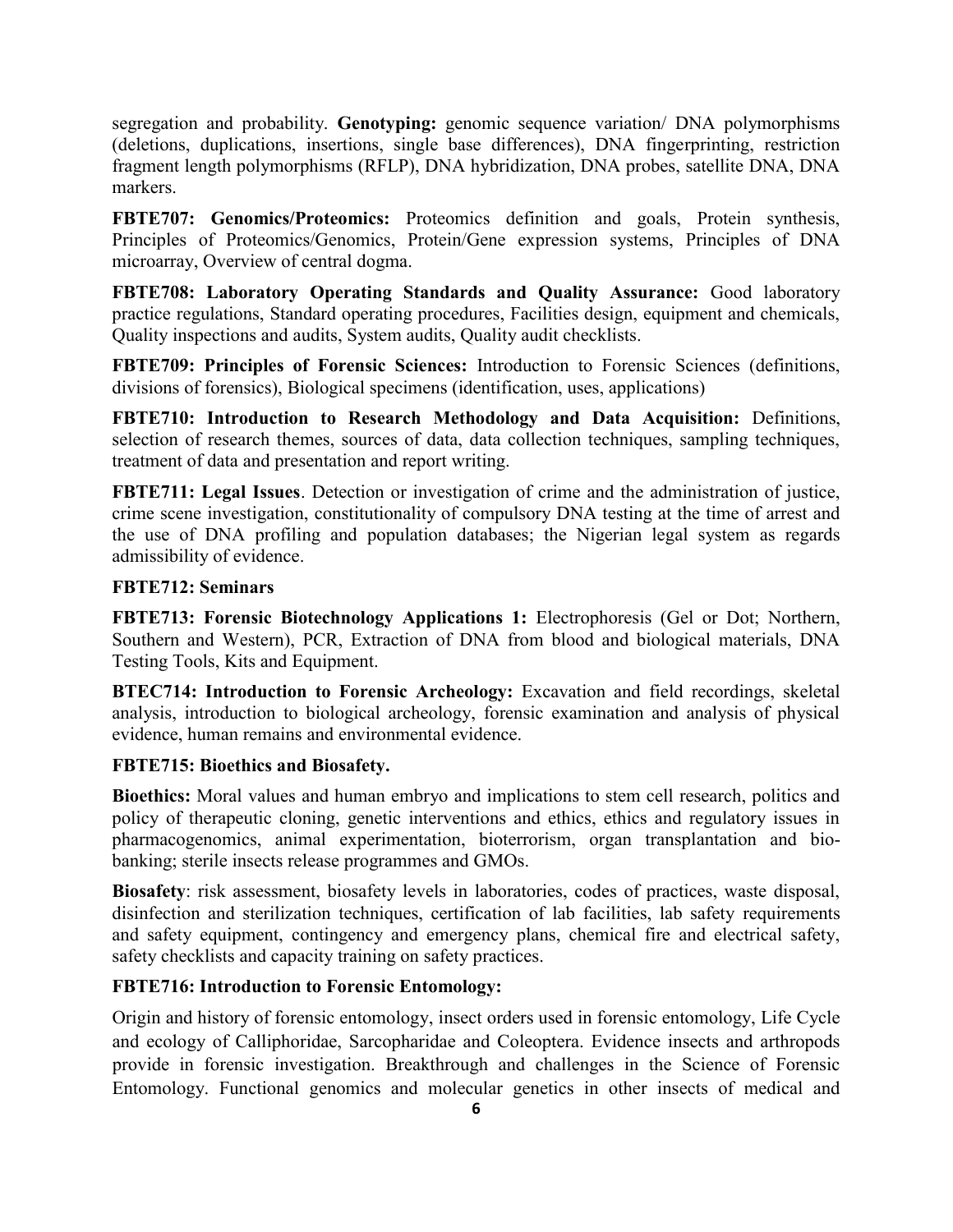veterinary importance. Advances in insect molecular biology, applications of entomological research.

**FBTE717: Introduction to Forensic Toxicology:** Identification of foreign chemicals and toxins, analysis of toxins/samples, detection and classification of toxins.

**FBTE719: Introduction to Forensic Pathology:** Basic knowledge and skills in pathology, Pathological basis of diseases, Pathological features (microscopic and macroscopic), General cytology, Histopathology (basic knowledge, surgical reporting), Basic autopsy and autopsy techniques, physical and sexual assault, medico-legal death investigation and preservation of pathological specimens.

## **FBTE700: Research Project**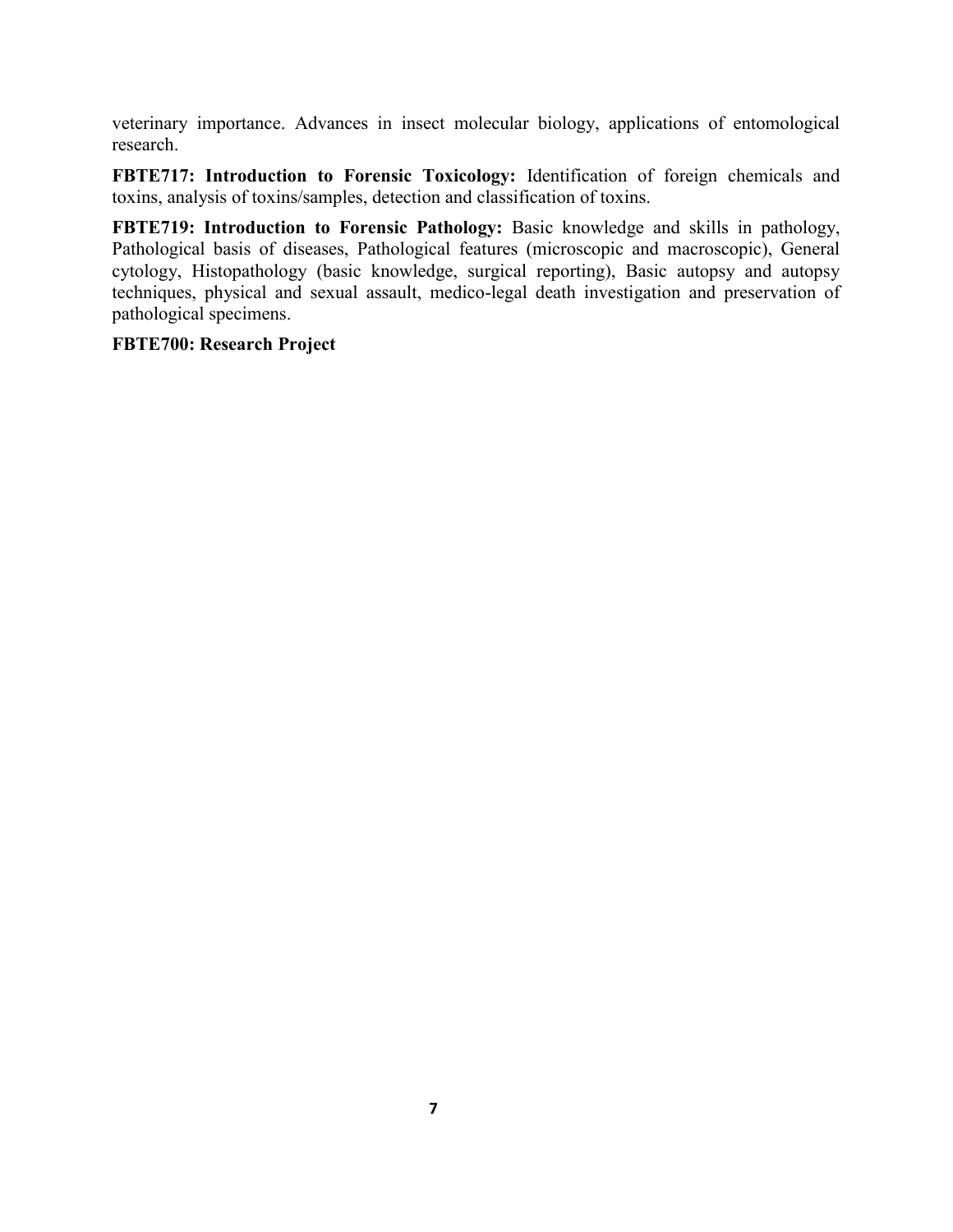## **MASTER OF SCIENCE (MSc) IN BIOTECHNOLOGY**

## **Main Objective**

The M.Sc. and PhD degree programmes have as their main objective the production of manpower with skills in various aspects of biotechnology to solve relevant societal problems.

## **ADMISSION REQUIREMENT**

To be considered for admission into the M.Sc. progammes, the applicant must satisfy the following requirements.

- i. Applicants must have five (5) credit passes including English language, Mathematics, Biology, Chemistry and Physics.
- ii. A first degree in Biochemistry, any Natural Sciences, Agriculture or Human and Veterinary Medicine or Pharmaceutical Sciences with at least a second class honours of Ahmadu Bello University or
- iii. An equivalent degree from another University recognized by Ahmadu Bello University.
- iv. At least two favorable letters of recommendation, one of which must be from the applicant's previous academic adviser.

## **Duration of Programme**

semesters. The progarmme shall run for a minimum of FOUR (4) semesters and a maximum of SIX (6)

## **Graduation Requirements**

- CU of elective courses. required to take and pass all the taught core courses (24 CU) and a minimum of six (6) successful completion of the coursework aspect of the M.Sc. programmes a student is organized in course units and are divided into core courses and electives. For the **a.** Course work: For the purpose of the M.Sc. written examination, the courses are
- study or after the first one year of course work. research may run concurrently with some credit courses from the second semester of the **b.** Research: Research for the M. Sc Degree normally takes 12-18 months to complete. The
- **c.** Seminar / Examination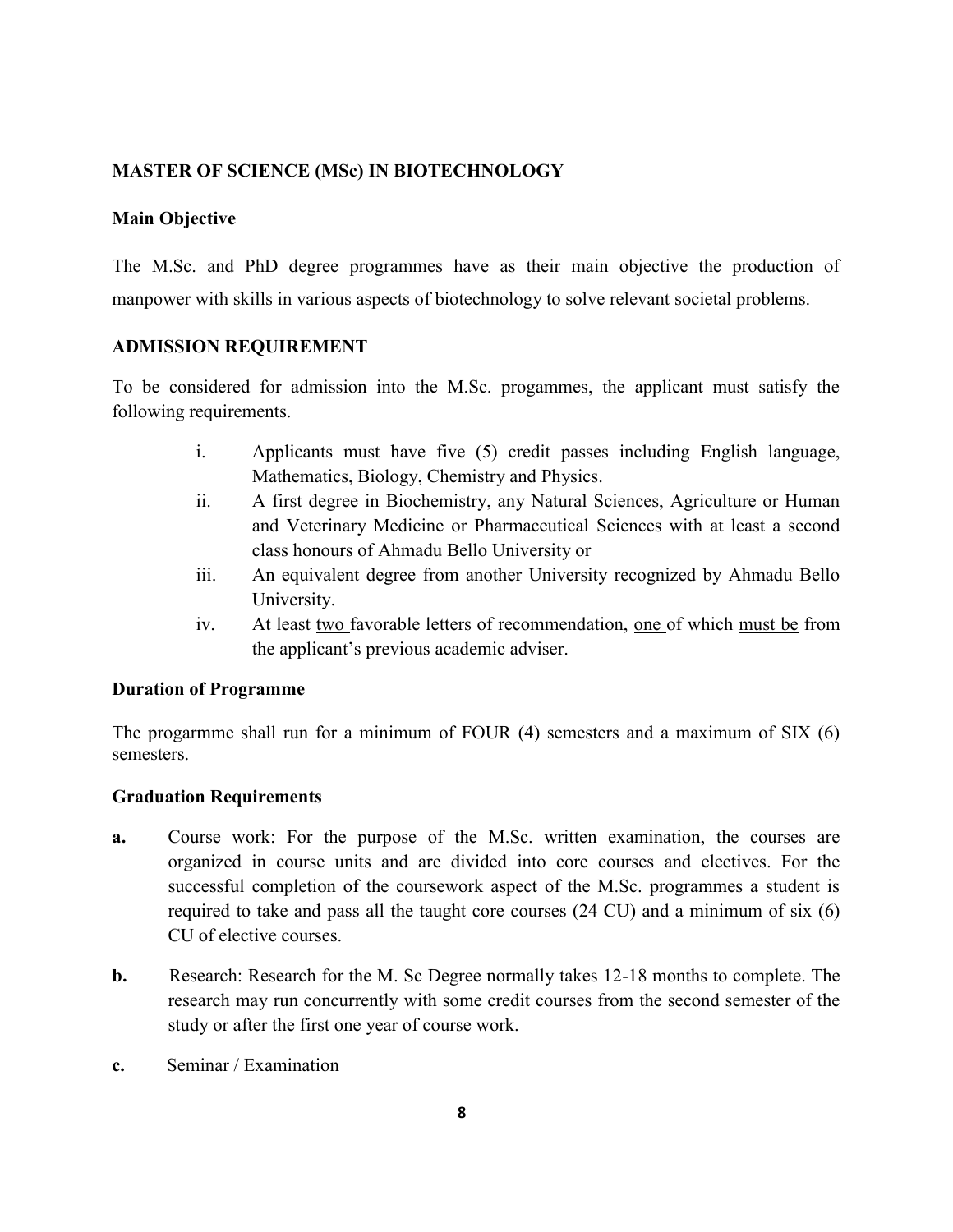Candidate must demonstrate orally complete mastery of basic theoretical biochemistry as well as successfully defend his/her research findings and dissertation before a panel of internal and external examiners.

## *COURSE STRUCTURE***:**

| <b>Course Code</b>     | <b>Course Title</b>                                      | <b>Credit Units</b> |  |
|------------------------|----------------------------------------------------------|---------------------|--|
| <b>FIRST SEMESTER</b>  |                                                          |                     |  |
| <b>CORE</b>            |                                                          |                     |  |
| <b>SCI 801</b>         | Management and Entrepreneurship                          | $\overline{2}$      |  |
| <b>BTEC841</b>         | <b>GENERAL BIOCHEMISTRY</b>                              | $\overline{2}$      |  |
| BTEC843                | <b>GENERAL MICROBIOLOGY</b>                              | $\overline{2}$      |  |
| <b>BTEC845</b>         | MOLECULAR BIOLOGY & RECOMBINANT DNA<br><b>TECHNOLOGY</b> | $\overline{3}$      |  |
| <b>FBTE709</b>         | PRINCIPLES OF FORENSIC SCIENCES                          | $\overline{2}$      |  |
| <b>BTEC847</b>         | <b>BIOSAFETY</b>                                         | $\overline{2}$      |  |
| <b>BTEC849</b>         | <b>CELL AND TISSUE CULTURE</b>                           | $\overline{2}$      |  |
| BTEC851                | <b>BIOTECHNOLOGY LABORATORY I</b>                        | $\overline{2}$      |  |
| <b>BTEC853</b>         | <b>COLLOQUIUM (SEMINARS)</b>                             | $\overline{3}$      |  |
| <b>BTEC893</b>         | <b>RESEARCH/THESIS</b>                                   | 6                   |  |
| <b>SECOND SEMESTER</b> |                                                          |                     |  |
| <b>CORE</b>            |                                                          |                     |  |
| <b>SCI 802</b>         | ICT AND RESEARCH METHODOLOGY                             | $\overline{2}$      |  |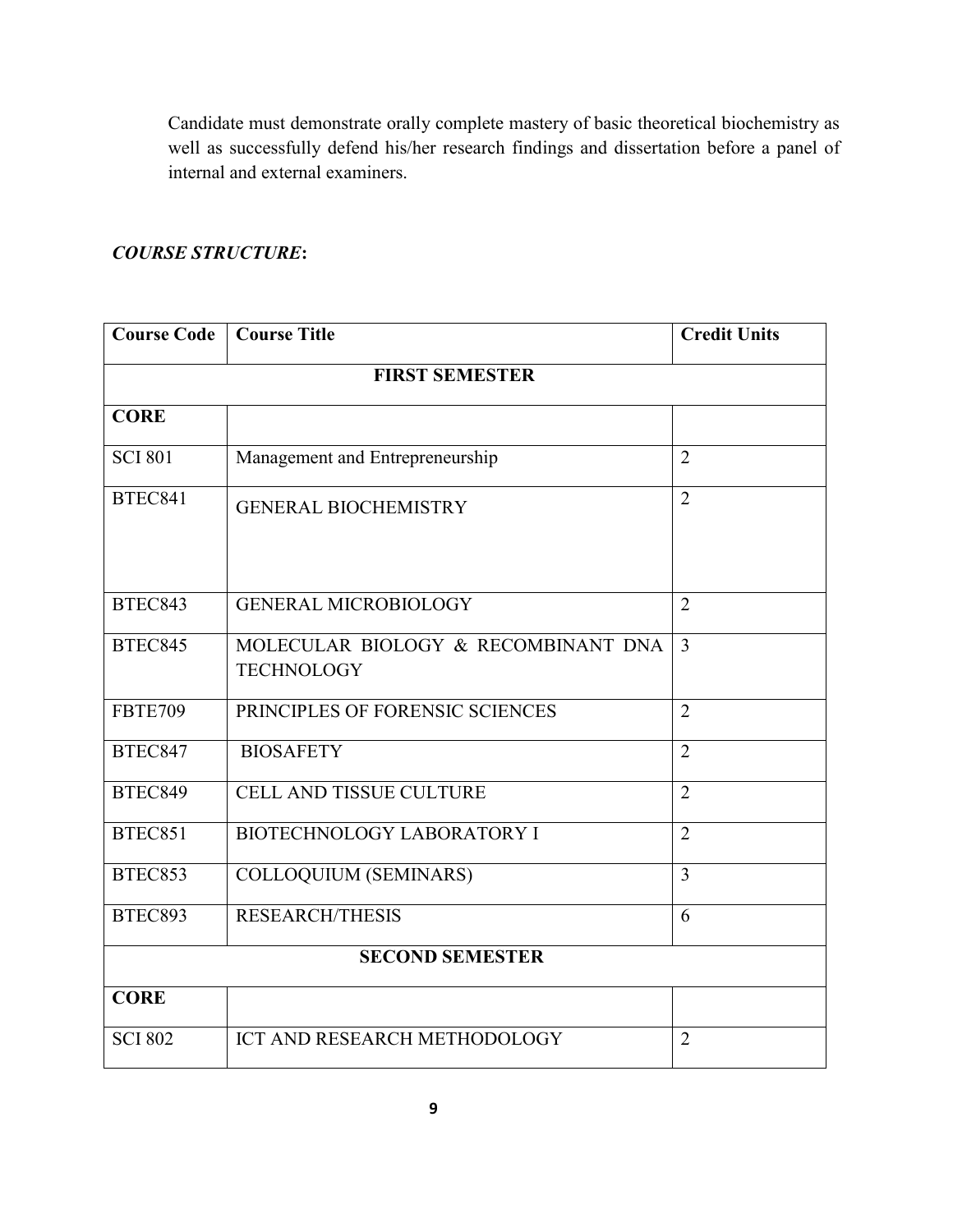| <b>BTEC842</b>                    | <b>BIOETHICS</b>                                                 | $\overline{2}$ |
|-----------------------------------|------------------------------------------------------------------|----------------|
| BTEC844                           | BIOENTREPRENEURSHIP & INTELLECTUAL<br><b>PROPERTY</b>            | $\overline{2}$ |
| <b>BTEC846</b>                    | <b>BIOINFORMATICS</b>                                            | $\overline{2}$ |
| <b>BTEC848</b>                    | <b>BIOENGINEERING</b>                                            | $\overline{2}$ |
| BTEC850                           | RESEARCH METHODOLOGY and BIOSTATISTICS                           | $\overline{2}$ |
| <b>BTEC852</b>                    | <b>BIOTECHNOLOGY LABORATORY II</b>                               | $\overline{2}$ |
| <b>BTEC896</b>                    | <b>RESEARCH PROJECTS</b>                                         | 6              |
|                                   |                                                                  |                |
| <b>ELECTIVES</b>                  |                                                                  |                |
| BTEC854                           | AGRICULTURAL BIOTECHNOLOGY                                       | $\overline{2}$ |
| <b>BTEC856</b>                    | <b>MEDICAL &amp; PHARMACEUTICAL</b><br><b>BIOTECHNOLOGY</b>      | $\overline{2}$ |
| <b>BTEC858</b>                    | <b>INDUSTRIAL &amp; ENVIRONMENTAL</b><br><b>BIOTECHNOLOGY</b>    | $\overline{2}$ |
| BTEC853                           | RECENT ADVANCES IN BIOTECHNOLOGY                                 | $\overline{2}$ |
| <b>NUTR 862</b>                   | NUTRITIONAL GENOMICS                                             | $\overline{2}$ |
| <b>BTEC 846</b>                   | <b>BIOINFORMATICS</b>                                            | 3              |
| <b>PHCL 815</b>                   | <b>TOXICOLOGY</b>                                                | 3              |
| <b>MICR 809</b>                   | ADVANCED INDUSTRIAL MICROBIOLOGY                                 | $\overline{4}$ |
| <b>BIOL863</b>                    | <b>BIOMASS/RESOURCE UTILIZATION</b>                              | $\overline{3}$ |
| <b>THIRD AND FOURTH SEMESTERS</b> |                                                                  |                |
|                                   | CONCLUSION OF RESEARCH PROJECT, SEMINAR AND WRITE - UP OF THESIS |                |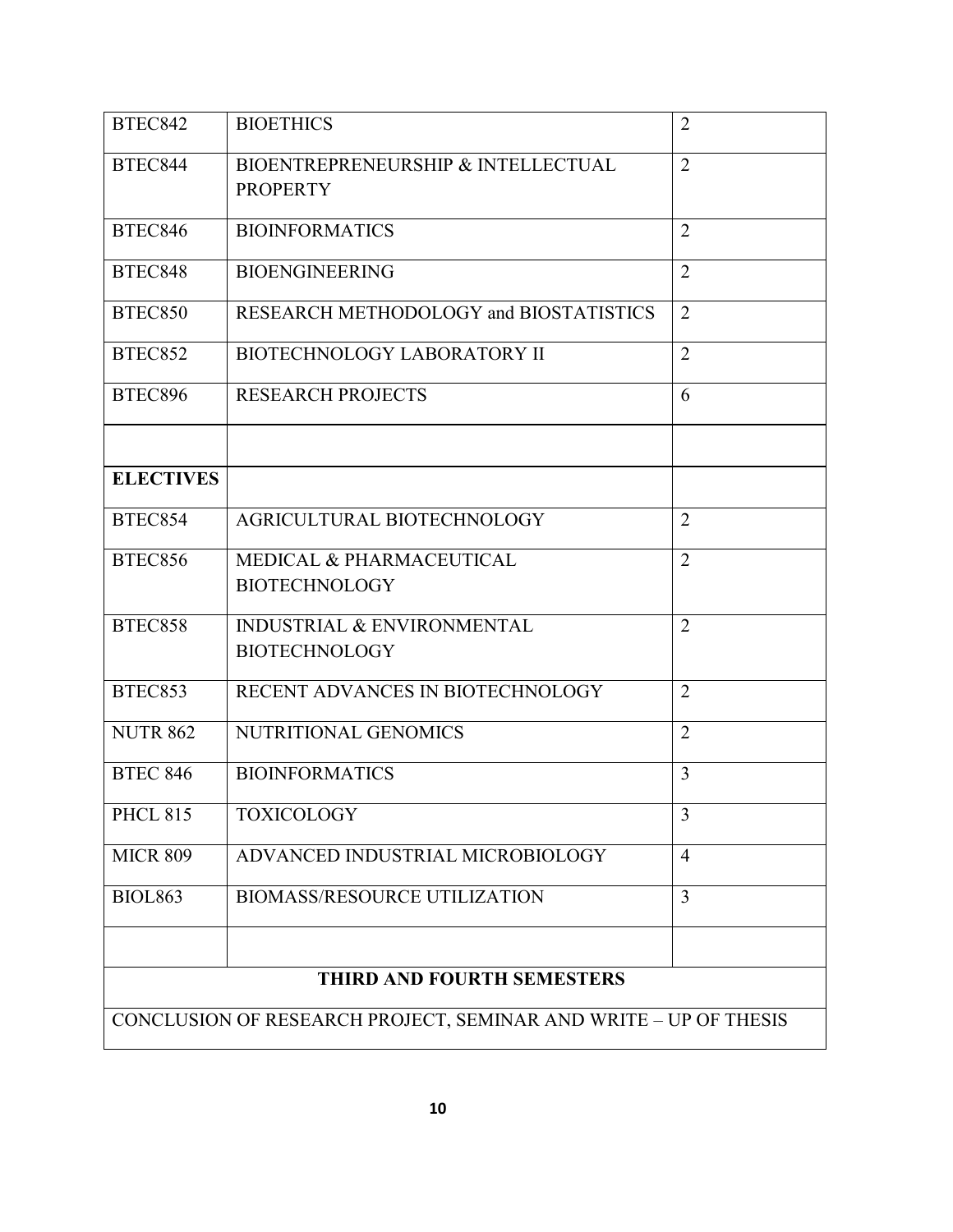M.Sc. programmes, unrestricted electives may not exceed a maximum of 9CU. Chemistry, Microbiology, Pharmacology etc. subject to approval by the Department. But for Others Electives may be taken from departments such as: Chemical Engineering, Anatomy,

#### **COURSE CONTENT**

#### **FIRST SEMESTER**

#### **SCI801:** MANAGEMENT AND ENTREPRENEURSHIP

their kinetics; Intermediary metabolism and regulation **[3CU]** carbohydrate chemistry. Methods of purification and characterization of proteins; Enzymes & **BTEC841: GENERAL BIOCHEMISTRY**: Overview of basic protein, nucleic acids, lipid and

**[2CU]** clinical aspects. Methods of microbial amplification; Bacterial cultures and media preparation microorganism with regards to the basic biochemistry & molecular biology, epidemiological and **BTEC843: GENERAL MICROBIOLOGY**: Study of viruses, bacteria and other

diagnostics. **[3CU]** blotting; Use of molecular markers in microbial, plant & animal systems, forensics & Introduction of DNA to living cells; Cloning strategies; Northern, Western and Southern application. Isolation and purification of DNA from cells; Restriction enzymes; RFLP; Central dogma, gene expression & organization; Functional genomic, gene mapping and macromolecular synthesis transport across cell membranes, cell to cell signaling, cell adhesion; cellular organization and sub cellular structure / organelles. Cell cycle and cell division; Sites of **BTEC845: MOLECULAR BIOLOGY & RECOMBINANT DNA TECHNOLOGY**: The

their disposal. Biosafety practices and regulations **[2CU]** of hazardous materials. Rules and regulations on genetically modified foods and organisms and harzadous materials) handling and disposal. Rules and regulations governing usage and shipping **BTEC847: BIOSAFETY**: Good laboratory practice. Hazardous materials (toxic and bio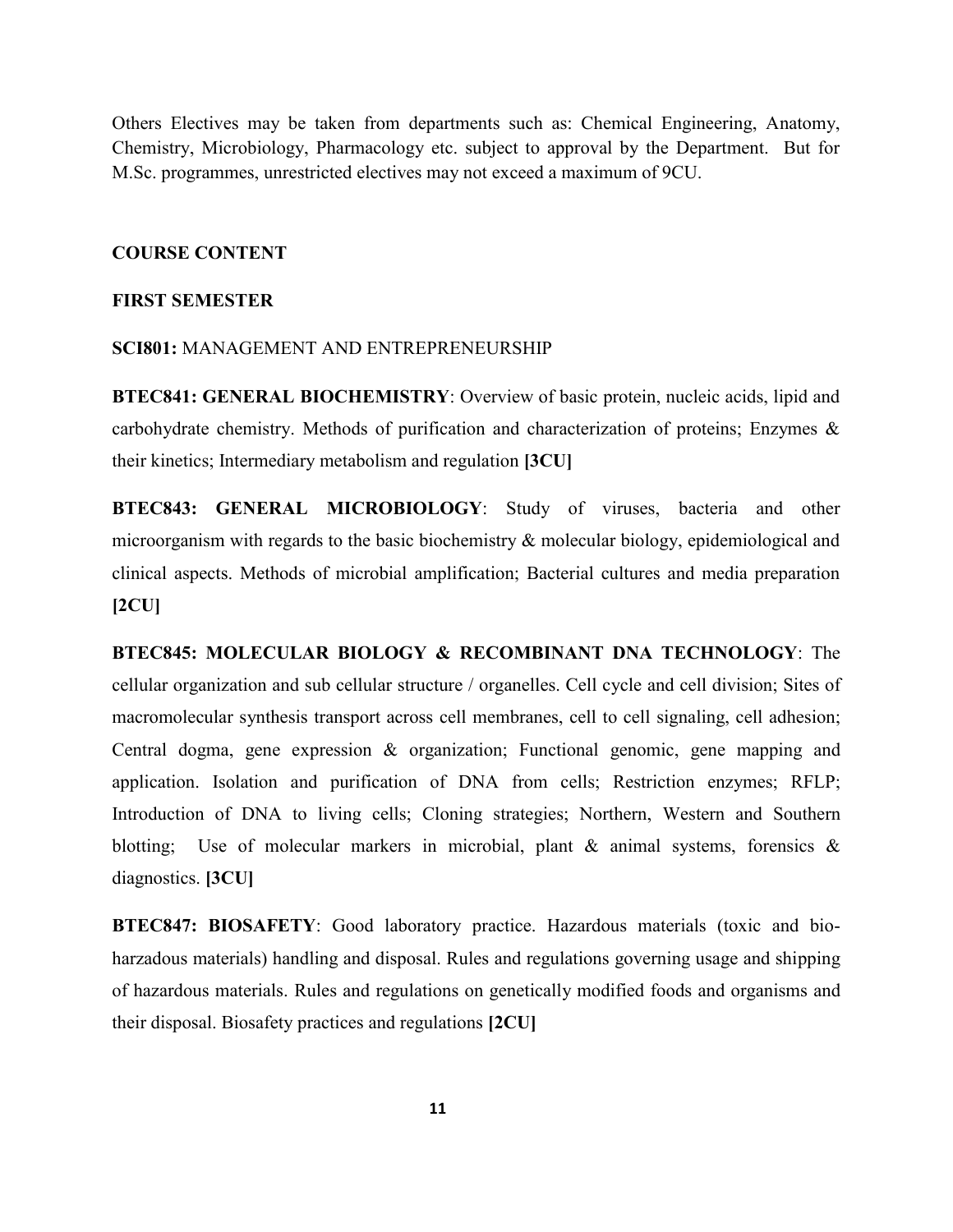cultured cells, Cytochemical staining methods, Cell sorting, cryopreservation of cells, **[3CU]** cross-contamination, Enzymatic techniques for tissue dissociation, clinical applications of culture techniques, Strategies to authenticate cultures and avoid cell line misidentification and sequences and in-vitro fertilization, Primary cell culture technique, Cell lineages, Stem cell Mammalian embryo fusion, transfer of single genes in zygotes and blastomeres using reporter meristem culture; In-vivo techniques, production of polyclonal and monoclonal antibodies; embryogenesis, callus culture establishment from explants embryo culture and embryo rescue, media, seed sterilization, and micro propagation. Direct and indirect organogenesis, non-zygotic **BTEC849: CELL AND TISSUE CULTURE**: Aseptic techniques, preparation of culture

### **BTEC851: BIOTECHNOLOGY LABORATORY I:**

and purification **[2CU]** purification and protein assays. Enzyme purification and enzyme assay. Nucleic acid isolation Qualitative tests for basic biomolecules (carbohydrates, nucleic acids, proteins and lipids. Protein

divisions of forensics), Biological specimens (identification, uses & applications). **(2CU). FBTE709: Principles of Forensic Sciences:** Introduction to Forensic Sciences (definitions,

#### **SECOND SEMESTER**

#### **SCI802:** ICT AND RESEARCH METHODOLOGY

humans and the use of animal models in research **[2CU]** of genetically engineered organisms. Guidelines for the release of GMO. Informed consent of cloning and the use of Genetically Modified Organisms. Regulation of environmental application Ethical dilemma pertaining to DNA technologies, stem cell research, human genome project, **BTEC842: BIOETHICS**: Definitions, moral, legal and religious concerns; Risks and benefits;

#### **BTEC844: BIOENTREPRENEURSHIP & INTELLECTUAL PROPERTY RIGHTS**:

to production of biotechnological inventions; Legal issues on the protection of biotechnological biotechnology company; Patents and licensing issues; International laws and agreement relating Tactical approaches used in marketing of biotechnology products and services. Establishing a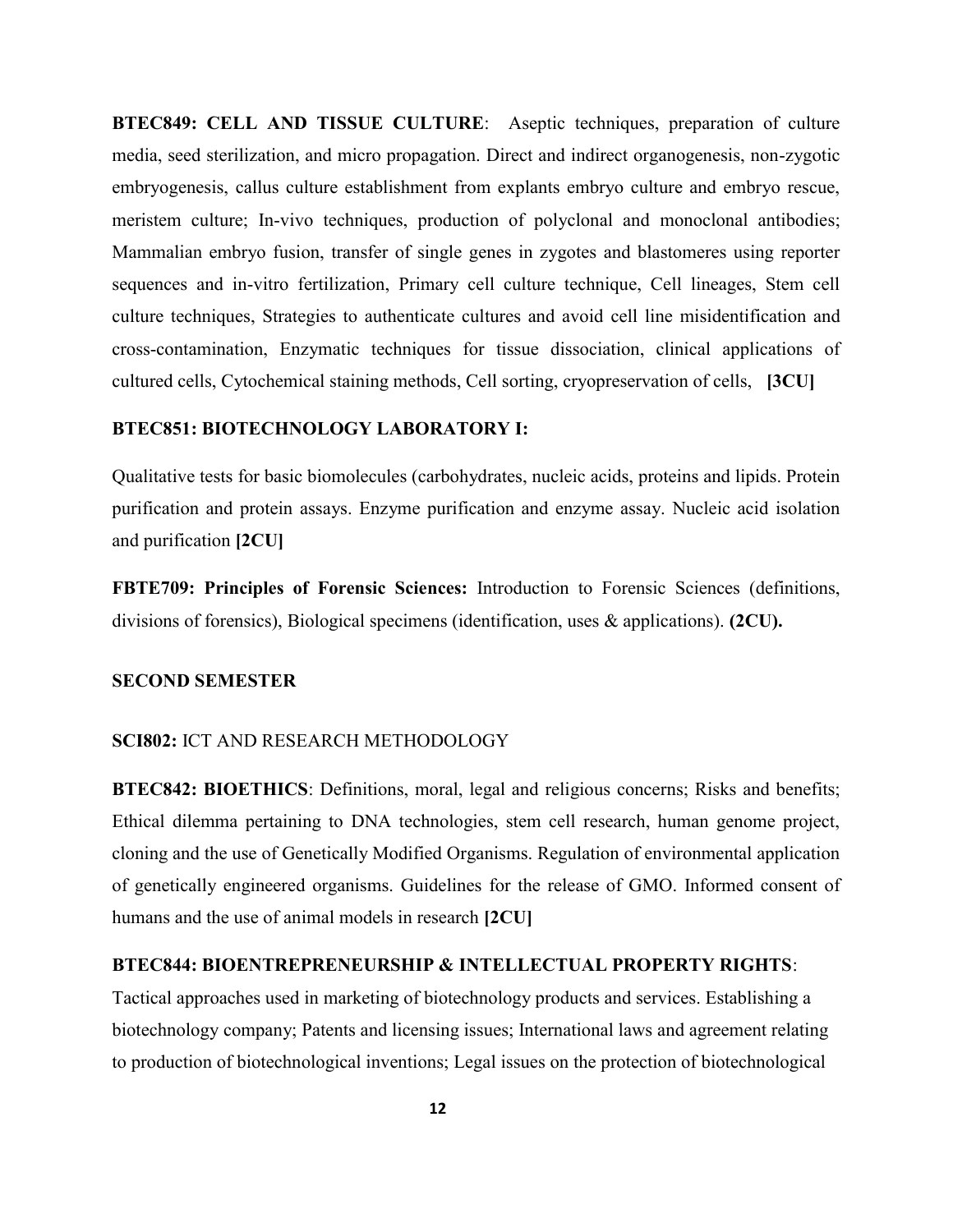facilities, authorship, plagiarism and peer review in science. **[2CU]** inventions and patents; Detection  $\&$  identification of GMO and their control, containment

retrieval and interpretation; Introduction to Microarrays and Phylogenetic analysis **[3CU]** homology search, multiple alignment and protein sequence motif alignment; Information for processing genomic / protein databases; Database searching and analysis; Sequence of softwares for DNA and Protein sequence analysis; Databases of genomes and proteins; Tools **BTEC846: BIOINFORMATICS:** Definitions and terminologies. Basic web surfing and the use

bioprocessing using simultaneous separation and biosensor technology **[2CU]** Systems (mass transfer, separation, agitation, mixing and rheology); Estimation of metabolism in freeze drying and chromatographic techniques. Transport phenomena in organic and biotech. batch, continuous and perfusion systems) Scale-up processes and strategies, centrifugation, of analysis and optimization of bioreactor processes, modes of reactor operation (batch, feed **BTEC848: BIOENGINEERING**: Bioprocessing, Bioreactor Design and Operations, methods

methods, presentations and analysis; Hypotheses formulation and testing **[2CU]** statistics in planning and experimental design; Sampling and sampling methods; Data collection research and types of research. Ethical issues in different stages of research; Principles of **BTEC850: RESEARCH METHODOLOGY and BIOSTATISTICS:** Characteristics of

Transformation of competent bacterial cells **[2CU]** isolation, digestion, & ligation of DNA; PCR, Southern and Northern Blotting, SDS PAGE; **BTEC852: BIOTECHNOLOGY LABORATORY II:** Basic cloning techniques such as

**[12 CU].** the end of the first semester and is expected to submit a dissertation on it at the end of the course **BTEC896: RESEARCH PROJECTS:** Each student will be given a research project topic at

#### **PRESCRIBED ELECTIVES**

#### **BTEC854, BTEC856 & BTEC858 APPLIED BIOTECHNOLOGY:**

**Choose one according to specialization:**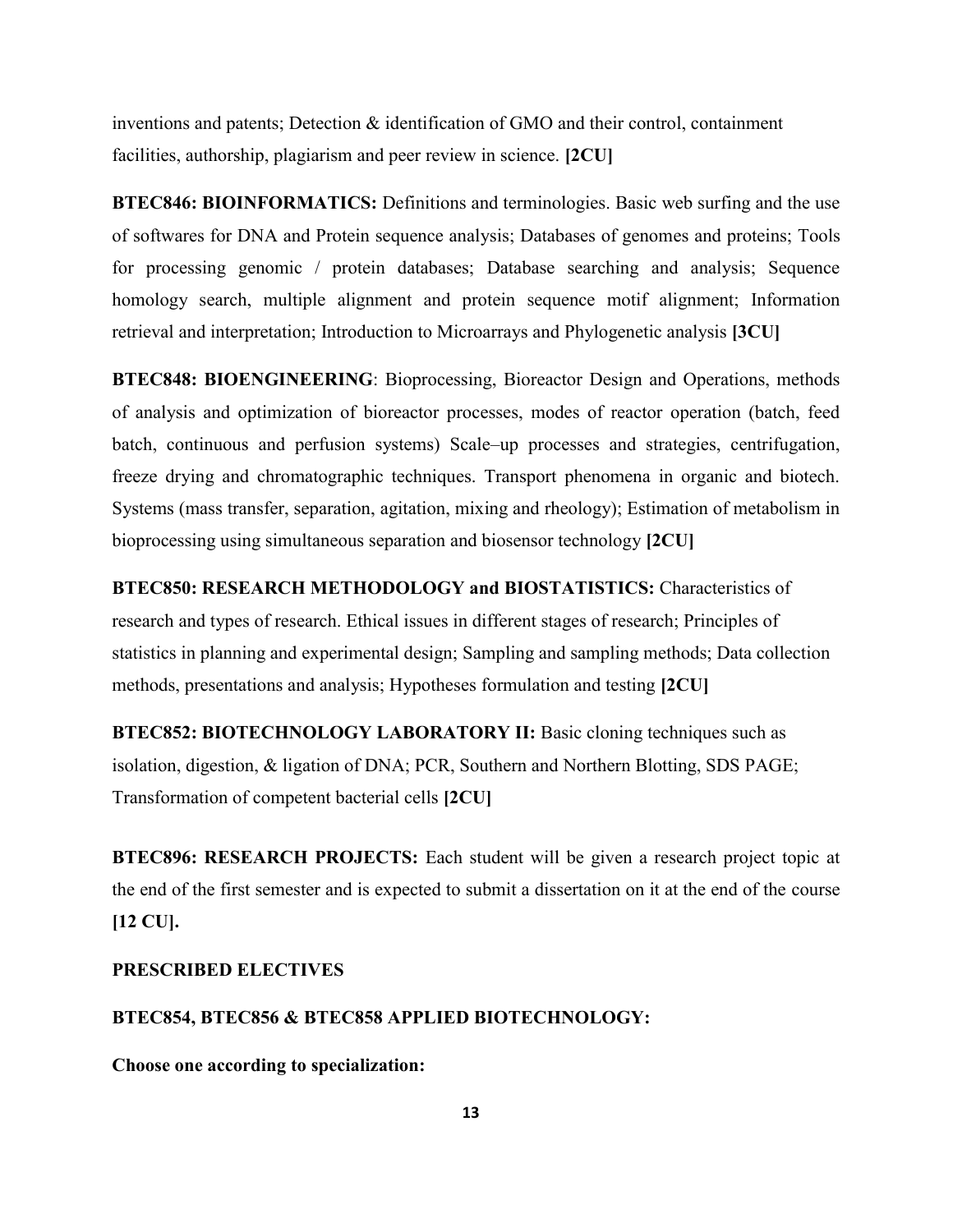**BTEC854: Agricultural Biotechnology(4CU):** Genetic transformation of plant and animal cells and generation of stably transformed organisms; Production of transgenic plants with resistance to pest, diseases or herbicides; Micro propagation techniques; Role of biotechnology in animal production and improvement of animal health; Aqua culture and biotechnology.

**BTEC856: Medical & Pharmaceutical Biotechnology (4CU) :** Principles of gene therapy and vaccine technology; Stem cell research; gene knockout; RNA interference; disease immunology; Pharmacological gene reactivation, Hybridoma technology & monoclonal antibodies; PCR based diagnostics. Facility design and drug development; Drug Targeting; Vaccine production; Pharmacogenomics; Quality control and assurance issues; Marketing of biotechnological pharmaceutical products.

**BTEC858: Industrial & Environmental Biotechnology (2CU):** Enzyme reaction and kinetics, Enzyme purification and characterization; Industrial application of enzymes, immobilized enzymes and applications; Fermentation principles; Good manufacturing practice; Quality control and assurance. Rules and regulations of environmental protection; Biodiversity; Bioremediation; Release and impact of genetically modified organisms on the environment; Waste treatment and Quality Audit certification.

### **ELECTIVES**

### **BTEC853: RECENT ADVANCES IN BIOTECHNOLOGY:**

Topical issues in Biotechnology (Term paper) **[2CU]**

#### **BCHM862: Nutritional Genomics, Evolution and Environment (2CU)**

to their importance in regulating metabolism and the impact of a changing nutrient environment. fundamental concepts of eukaryotic DNA structure, function and gene expression with reference degradation and the regulation of these processes and their relevance to human nutrition. The Basic biochemistry and cell biology related to processes involved in protein synthesis and Metabolism of nucleic acids, their role in the structure and physiological functions of the body.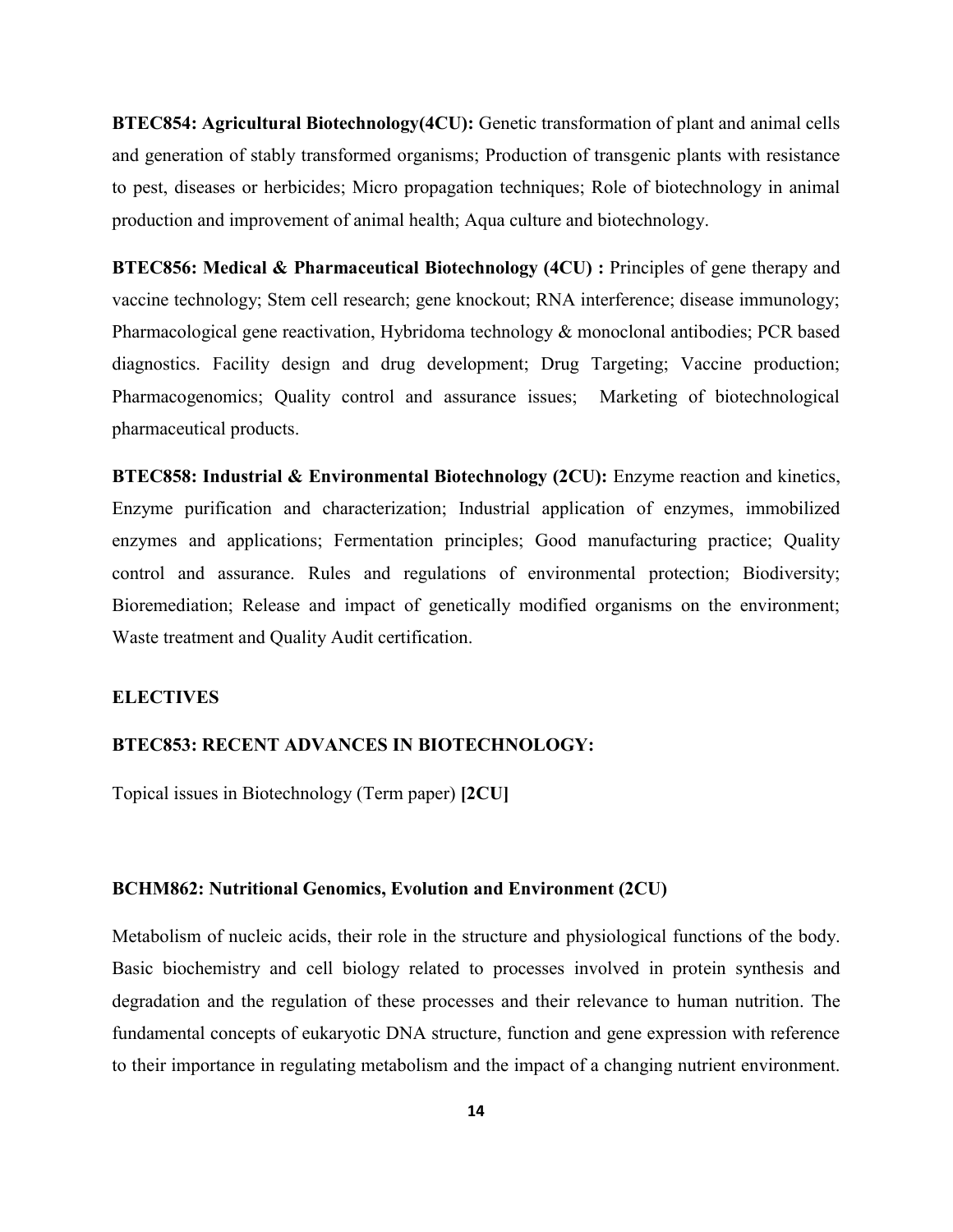Factors and pathways that can modulate toxic effects, including poly morphic drug-metabolizing enzymes, stress-activated signal transduction, and DNA repair.

### **VMSM847: Advanced Clinical Onocology (3CU)**

The course is designed to acquaint postgraduate students with the general principles and advances in clinical oncology, specifically, staging of tumors, tumors biology immunology, clinical evaluation clinical diagnosis and management of selected neoplastic conditions e. g leukemia , transmissible veneral tumours, mammary tumours, osteosarcoma and mast cell tumours will be discussed. Therapy.

## **PHCL815: Toxicology (3CU)**

Introductory toxicology, fate of toxic agents in the body, Insecticides, Herbicides and other pesticides. Food toxicology, phytotoxicology, Snake venom and other toxins of animal origin. Heavy metal and Industrial toxicology. Alcohol, tobaco and other social poisons. Solvent, vapor and gasses Toxicology of cosmetics, toxicology of radiation and radioactive materials. Systemic toxicology, Forensic toxicology, Veterinary toxicology, techniques and research methods in toxicology, career opportunities in toxicology.

## **MIC809: Advanced Industrial Microbiology(3CU)**

Growth techniques of industrial microorganisms, culture systems, Industrial Microorganisms and Product formation Fermentation systems Microbial bioconversions. Industrial waste disposal; Genetic of Industrial microorganisms.

## **BIOL863**: **BIOMASS/RESOURCE UTILIZATION (3CU)**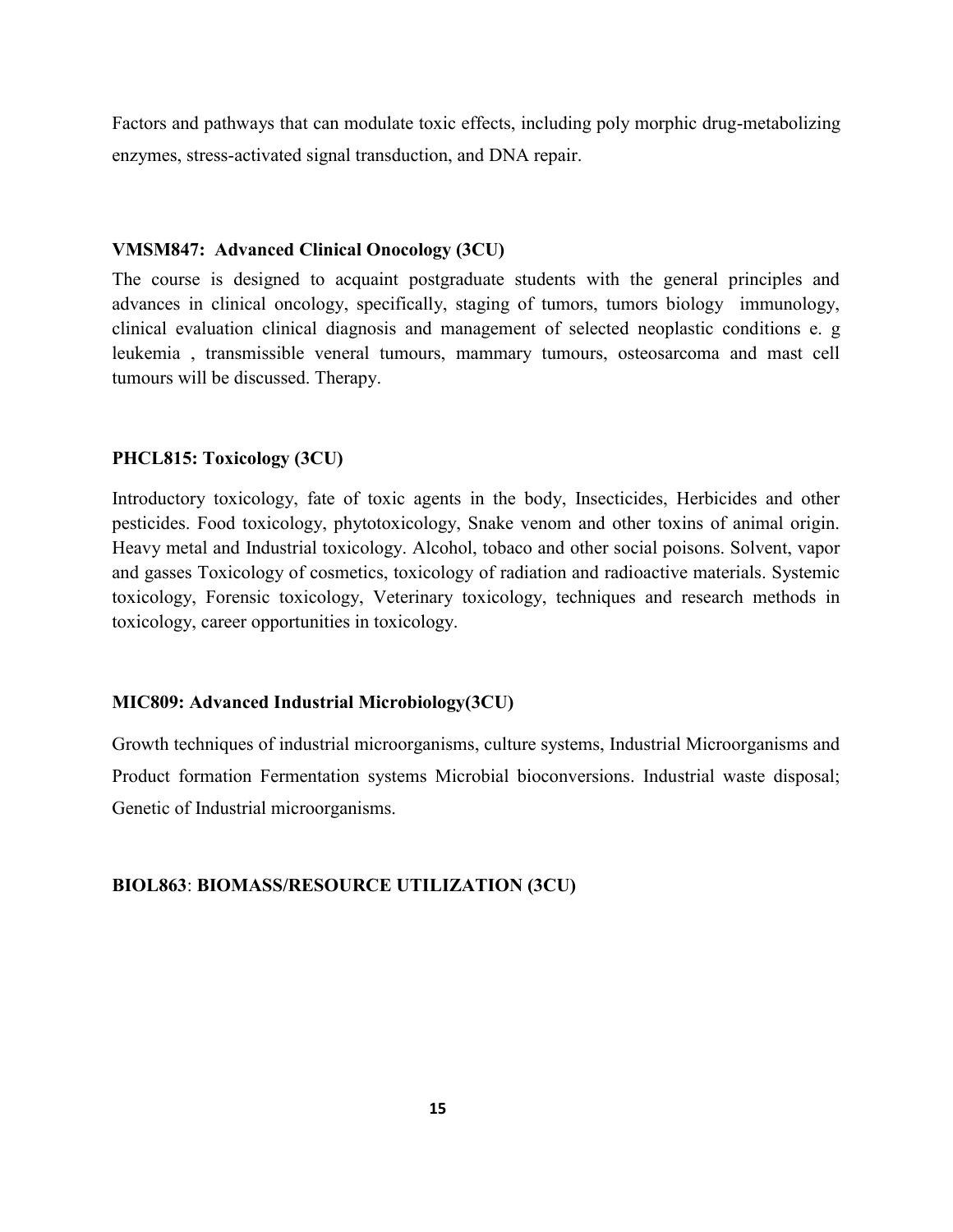## **DOCTOR OF PHILOSOPHY (PhD) IN BIOTECHNOLOGY**

## **M. Phil/PhD Biotechnology**

### **Admission Requirement**

- i. Applicants must have five (5) credit passes including English language, Mathematics, Biology, Chemistry and Physics.
- ii. An applicant who already holds the M.Sc. degree in Biochemistry or any of the Natural Sciences or MSc in Biotechnology, may be considered for direct admission into the Ph.D. Biotechnology programme if the applicant's M.Sc. is considered equivalent to that of Ahmadu Bello University's department of Biochemistry and must have scored a minimum CGPA of 4.0/5.0 and Thesis score not less than 60% (B). Candidates that meet these requirements but have not passed any of the core courses in the M.Sc. programme in this department shall be required to register and pass at 'B' grade such courses.
- iii. Candidates in the following categories will be required to enroll for the M. Phil. programme and may be allowed to proceed for the Ph.D. programme after successful completion of the M. Phil. programme:
- a) A candidate who's CGPA at the Master degree level is less than  $4.0/5.0$  but not lower than 3.5/5.
- b) A candidate who's Master degree programme did not include a thesis component.
- c) A candidate who has a Master degree not in Biochemistry but a closely related field.
- iv. At least two favorable letters of recommendation, one of which must be from the applicant's previous academic advisor.

NOTE: A candidate who does not meet the requirement for upgrading of M. Phil programme to a Ph.D. shall be advised to withdraw.

#### **Duration of Programme**

The progarmme shall run for a minimum of SIX (6) semesters and a maximum of NINE (9) semesters.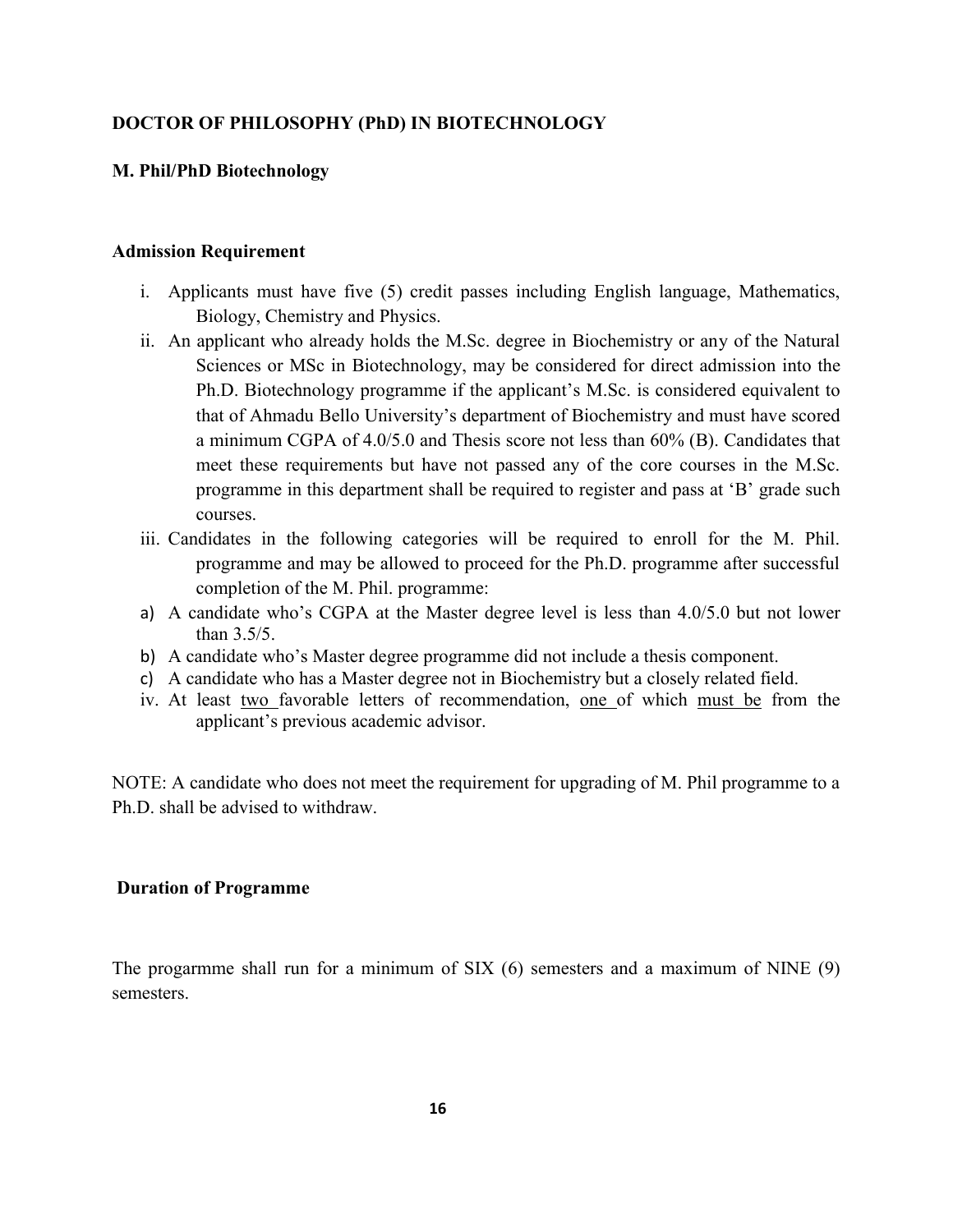## **Graduation Requirement**

- a. Course work
	- i. A Ph.D. candidate is expected to register and pass a minimum of 45CU, but not exceeding 60CU (including Seminar and Dissertation). A 'B' grade shall be considered a pass for Ph.D. candidates.
	- ii. A Ph.D. candidate shall present at least three (3) Seminars.
	- iii. Ph.D. candidates unable to conclude their study within the stipulated time but have earned a minimum of 40CU of course work (excluding Seminar and Research credits) and have conducted enough research work for a Project/Thesis.

## b. Research/Examination

Candidate must demonstrate orally complete mastery of basic theoretical biochemistry as well as successfully defend his/her research dissertation before a panel of internal and external examiners.

| <b>Course</b>   | <b>Course Title</b>                                                      | <b>Credit Units</b> |
|-----------------|--------------------------------------------------------------------------|---------------------|
| Code            |                                                                          |                     |
| BCHM901         | <b>COMPUTER APPRECIATION FOR RESEARCH</b><br><b>STUDENTS</b>             | 3                   |
| <b>BTEC 901</b> | <b>MOLECULAR EVOLUTION</b>                                               | 3                   |
| <b>BTEC 903</b> | MODERN CONCEPTS IN CANCER &<br><b>CARCINOGENESIS</b>                     | 3                   |
| <b>BTEC 905</b> | <b>BIOCHEMISTRY OF TROPICAL PARASITES &amp;</b><br><b>DISEASE AGENTS</b> | 3                   |
| <b>BTEC 907</b> | <b>JOURNAL CLUB</b>                                                      | $\overline{2}$      |
| <b>BTEC 981</b> | SEMINAR I (PROPOSAL DEFENCE)                                             | $\overline{2}$      |
| BTEC982         | SEMINAR II (PROGRESS REPORT)                                             | $\overline{2}$      |
| <b>BTEC983</b>  | SEMINAR III (FINAL REPORT)                                               | $\overline{2}$      |
| BTEC993         | <b>RESEARCH/DISSERTATION</b>                                             | 12                  |

# **COURSE STRUCTURE**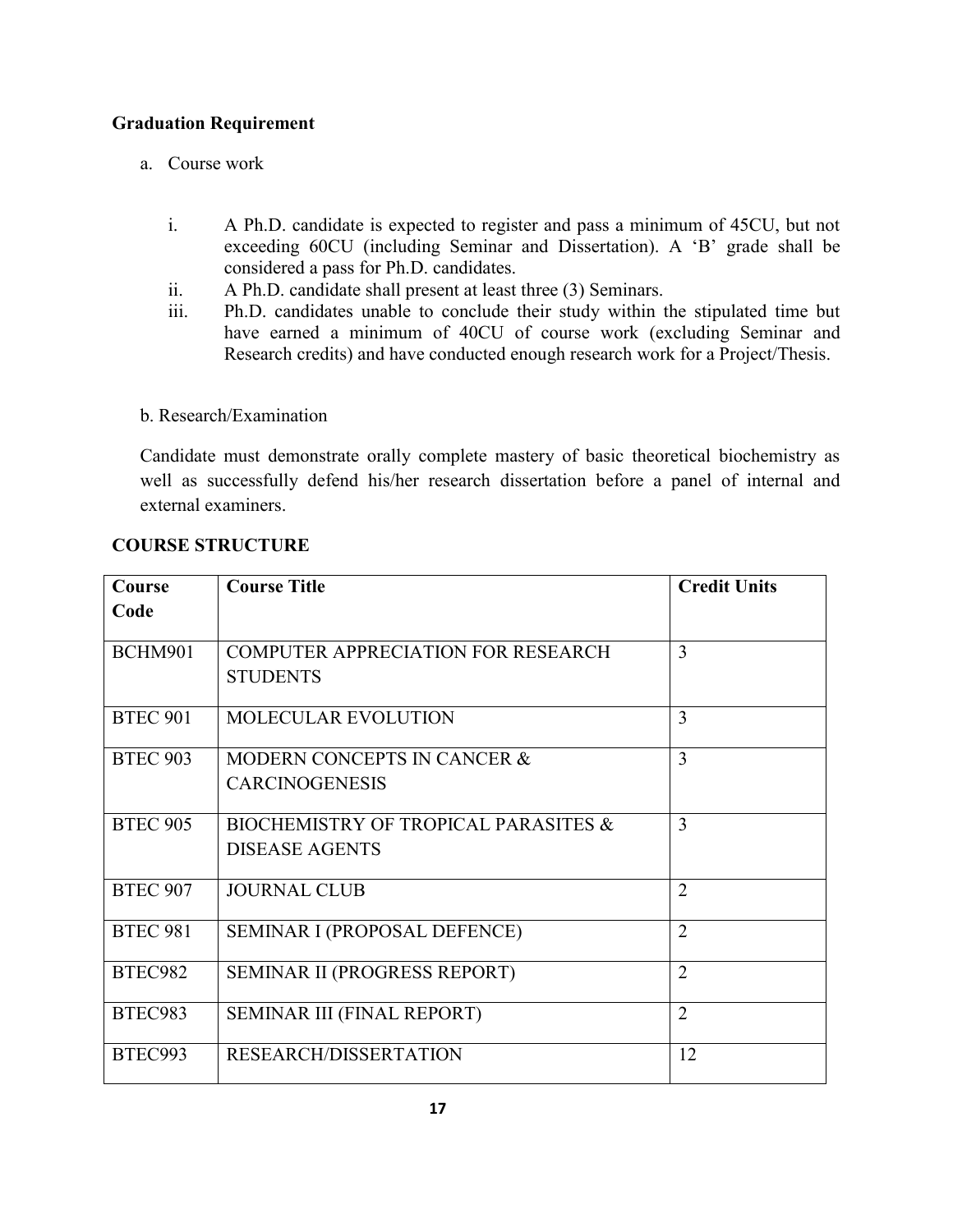### **COURSE CONTENT**

#### **BCHM 901: Computer Appreciation for Research Students (3CU)**

or any other Computer training school acceptable to the department shall suffice. presentation (e.g Power point) A diploma in the programs from Iya Abubakar Computer Center Basic trainings in DOS/Windows, Word processing, Spread sheet, graphic, Chemdraw, Statistics,

#### **BTEC901: Molecular Evolution (3CU)**

gene transfer in nature; selfish DNA. Evolution of multigene families; Rates of molecular evolution and acquisition of new functions; phylogenetics, phylogeny and DNA hybridization, phylogeny and DNA sequence comparison; Molecular evolution mechanism of evolution from a comparative analysis of genes and genomes,

BTEC903: Modern Concepts in Cancer and Carcinogenesls (3 CU)

term assays for carcinogens. Cancer therapy, surgery and techniques in cancer research. Introduction to cancer epidemiology; Biomarkers and cancer epidemiology; Long term and short polymorphism and susceptibility to cancer, carcinogenesis and biological effects of tumor; carcinogenesis. Cancer susceptibility and risk assessment; Anticancer agents; Metabolic Broad overview, Cancer and carcinogenesis, causes of cancer, mechanism of mutagenesis and

trichinelia, bacterial and viral diseases agents. Plasmodium, trypanosomes, Cryptosporidium, Toxoplasma, filarial, rabies, schistosomes and enzymology, recent development in immunity to parasites of medical importance including **BTEC905: Biochemistry of Tropical Parasites and Disease Agents (3 CU):** Parasites

Plus One, EMBO, Plos-NTDs Journal of Biochemistry(EJB) Biochemistry, Journal of Biochemistry(JB), Nature, Science, Cell, chemistry(JBC), Biochemical Journal (BJ), Cell Biochemistry and Function(CBF), European biochemistry, Discussion on papers from high impact journals; Journal of Biological **BTEC907: Journal Club (2CU):** Journal club, Compulsory seminar, current trends in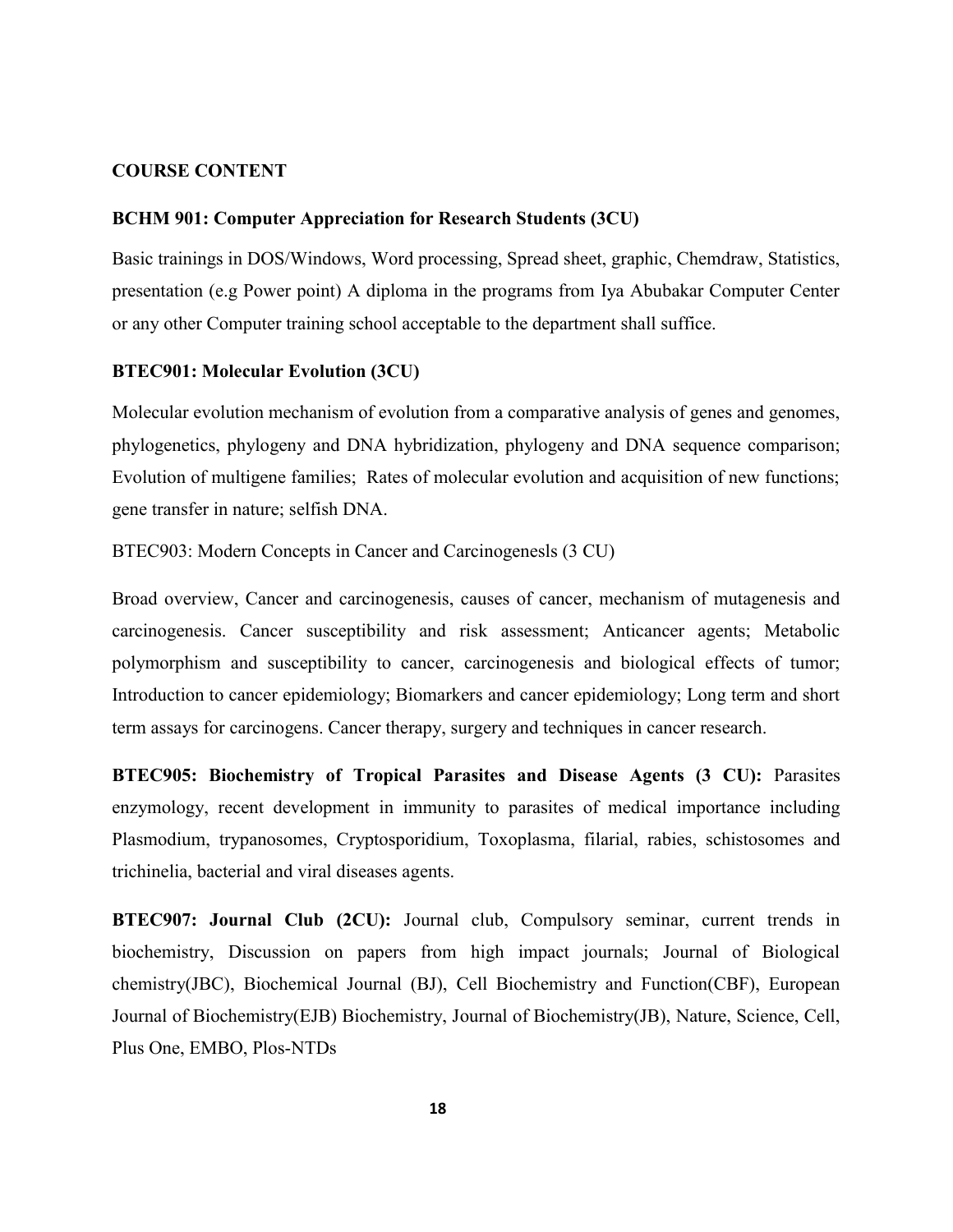# **ACADEMIC STAFF**

| <b>Name</b>         | <b>Qualification and rank</b> | <b>Specialty</b>                                                                         |
|---------------------|-------------------------------|------------------------------------------------------------------------------------------|
| Prof M. N. Shuaibu  | BSc, MSc, PhD (Prof)          | Molecular<br>Parasitology,<br>and<br>Bioinformatics,<br>Immunology<br>and<br>Vaccinology |
| Prof A. J. Nok      | BSc, MSc. PhD (Prof)          | Medical<br>Enzymology,<br>Biochemistry and Biotechnology                                 |
| Prof J.K.P. Kwaga   | DVM, MSc. PhD (Prof)          | Molecular Genetics & Epidemiology                                                        |
| Prof. J. Kabir      | DVM, MSc. PhD (Prof)          | Epidemiology and Biotechnology                                                           |
| Prof Y.K.E. Ibrahim | BSc, MSc. Dr. sc. hum (Prof)  | Bacterial<br>Genetics<br>$\&$<br>Molecular<br>Epidemiology                               |
| Prof I.S. Ndams     | BSc, MSc. PhD (Prof)          | Molecular<br>Parasitology,<br><b>Bioinformatics and Biostatistics</b>                    |
| Prof H. M. Inuwa    | BSc, MSc. PhD (Prof)          | Plant Gene Expression & Medical<br>Biotechnology                                         |
| Prof. M. Mamman     | DVM, MSc, PhD (Prof)          | Veterinary Biotechnology                                                                 |
| Prof. A. I. Mamman  | MBBS, MSc, PhD (Prof)         | Medical<br>Epidemiology<br>and<br>Biotechnology                                          |
| Prof. I. A. Umar    | BSc, MSc. PhD (Prof)          | Medical<br>Biochemistry<br>and<br><b>Medicinal Plants</b>                                |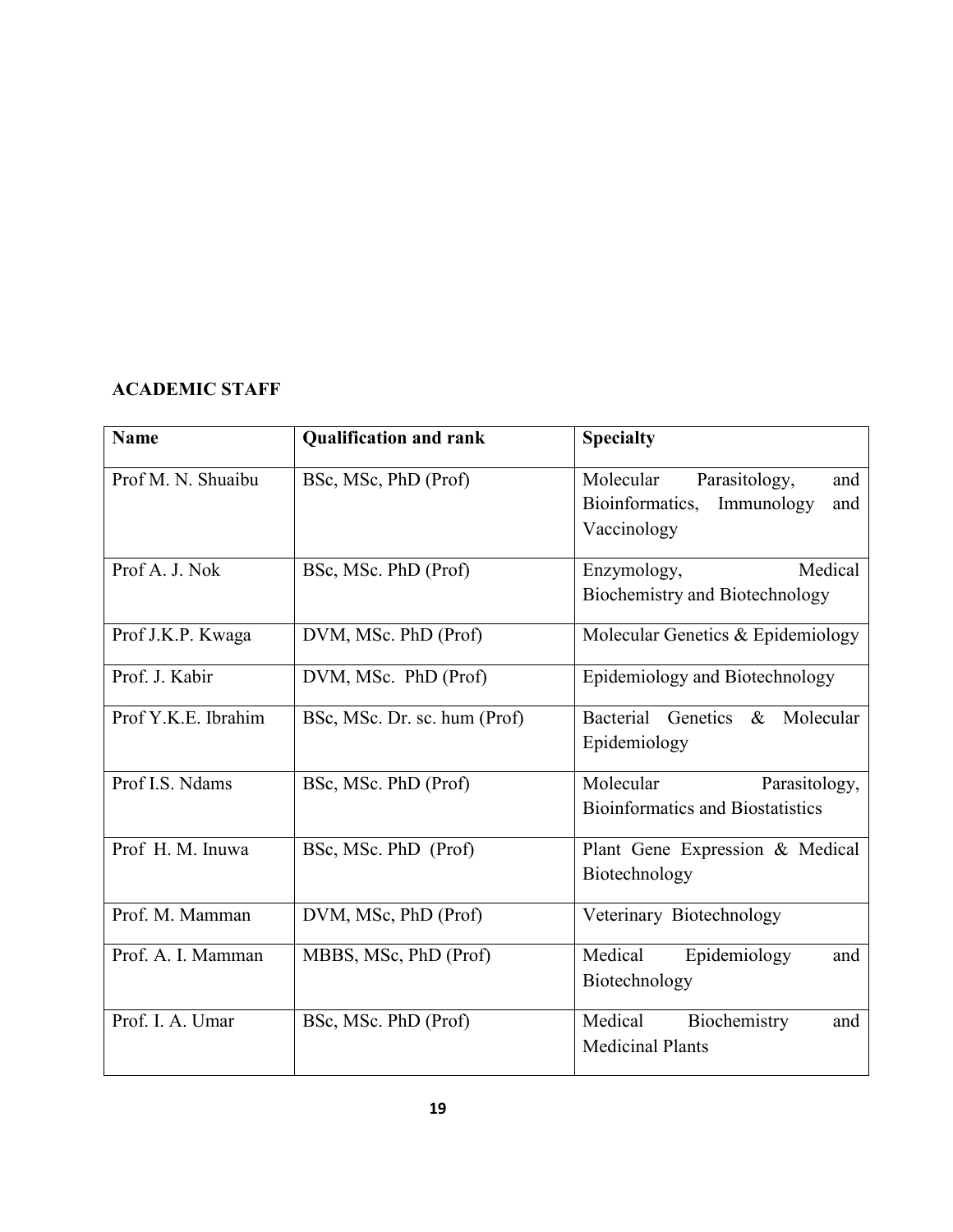| Prof. D. A. Ameh    | BSc, MSc. PhD (Prof)            | Food Biochemistry and Nutritional |
|---------------------|---------------------------------|-----------------------------------|
|                     |                                 | Genomics                          |
| Prof S. E. Atawodi  | BSc, MSc, PhD (Prof)            | Medical<br>Biochemistry<br>and    |
|                     |                                 | <b>Medicinal Plants</b>           |
|                     |                                 |                                   |
| Dr. H. Makun        | DVM, MSc. PhD (Reader)          | Molecular Helminthology           |
|                     |                                 |                                   |
| Dr A. B. Sallau     | BSc, MSc. PhD (Reader)          | Biotechnology, Enzymology         |
| Dr A. Salihu        | BSc, MSc, PhD (Senior Lecturer) | Biotechnology                     |
|                     |                                 |                                   |
| Dr. A. M. Musa      | BSc, MSc. PhD (Senior Lecturer) | Biotechnology                     |
| Dr A. B. Ibrahim    | BSc, MSc, PhD (Senior Lecturer) | Biotechnology                     |
|                     |                                 |                                   |
| Dr E. O. Balogun    | BSc, MSc, PhD (Senior Lecturer) | Molecular<br>Parasitology<br>and  |
|                     |                                 | Enzymology                        |
| Dr Auwal Ibrahim    |                                 |                                   |
|                     | BSc, MSc. PhD (Lecturer I)      | Biotechnology                     |
| Prof. Dr K. Soerge+ | BSc, MSc. PhD (Prof)            | Biotechnology                     |
|                     |                                 |                                   |
| Dr Stella Smith+    | BSc, MSc. PhD                   | Biotechnology                     |
| Dr Dan Achukwi+     | BSc, MSc. PhD (Prof)            | Biotechnology & Epidemiology      |
|                     |                                 |                                   |
| Dr Gloria Chechet   | BSc, MSc, PhD (Lecturer.I)      | Biotechnology & Epidemiology      |
| Dr Idowu Aimola     |                                 |                                   |
|                     | BSc, MSc, PhD (Lecturer I)      | Human gene expression, Medical    |
|                     |                                 | Biotechnology                     |
| Dr Aliyu Muhammad   | BSc, MSc, PhD (Lecturer I)      | Medical Biotechnology             |
|                     |                                 |                                   |
| Dr A Mohammed       | BSc, MSc, PhD (Lecturer I)      | Medical<br>Biochemistry<br>and    |
|                     |                                 | <b>Medicinal Plants</b>           |
| Dr Awwal Garba      | BSc, MSc, PhD (Lecturer I)      | <b>Industrial Biotechnology</b>   |
|                     |                                 |                                   |
| Dr S. B. Mada       | BSc, MSc, PhD (Lecturer I)      | Medical Biochemistry              |
| Dr O. O. Okubanjo   | DVM, MSc, PhD (Reader)          | Parasitology and Entomology       |
|                     |                                 |                                   |
| Dr. S. A Yila       | DVM, MSc, PhD (Reader)          | Virology and Molecular Biology    |
|                     |                                 |                                   |
| Dr. T. T. Gbem      | BSc, MSc, PhD (Senior Lecturer) | Molecular Biology                 |